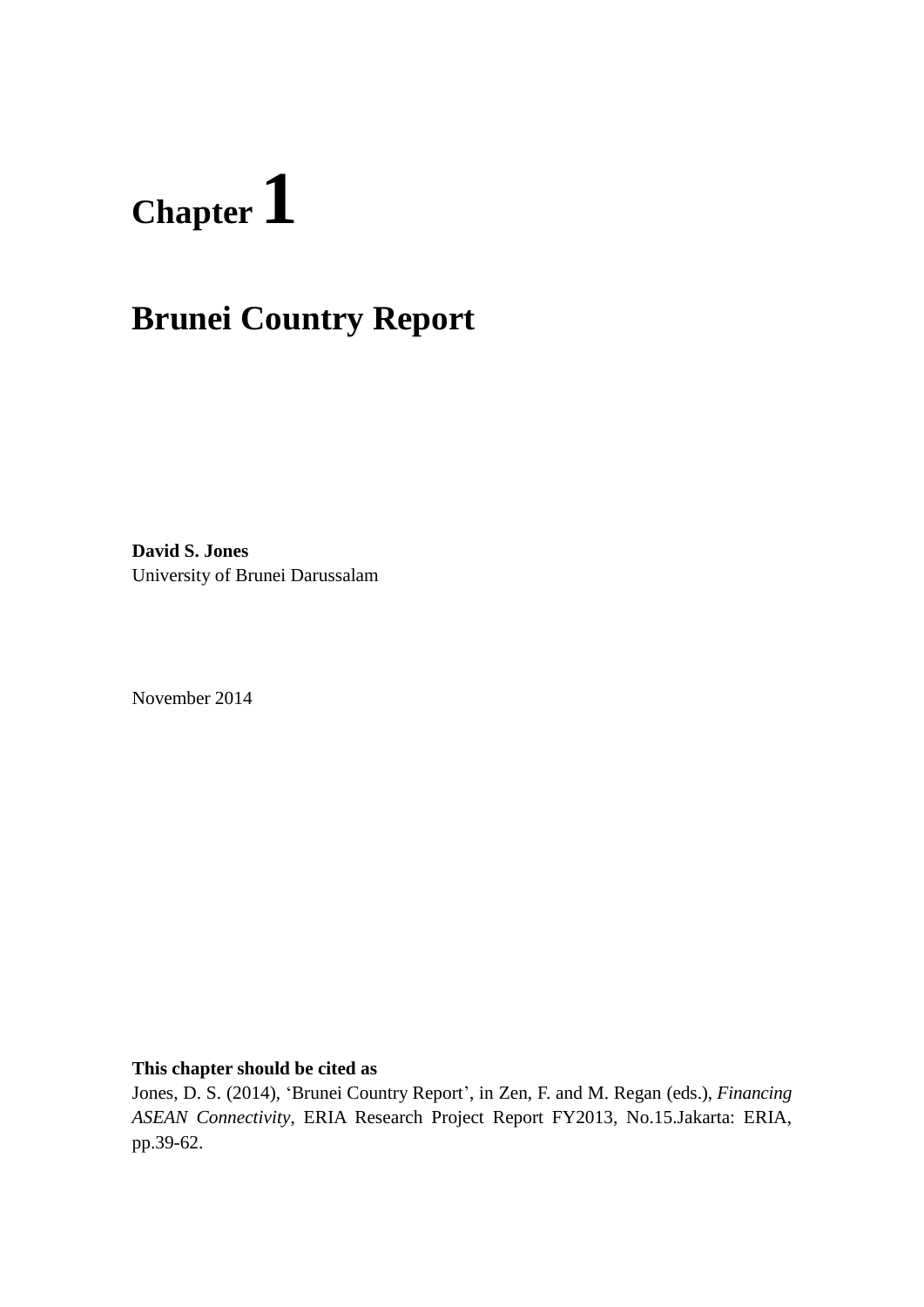# **CHAPTER 1**

# **Brunei Country Report**

David S. Jones

*Policy and Management Consultant*

## **Introduction: System of Government and Economy**

Brunei Darussalam is a small sultanate situated on the northern coast of Borneo and surrounded on its landward side by the East Malaysian state of Sarawak. Its land area is the second smallest among the Association of Southeast Asian Nations (ASEAN) member states, comprising 5,765 sq. km, 70 percent of which is covered by rain forest. Its population, the smallest in ASEAN, comprises 418,780 residents who are scattered along or near the main roads and highways, and along the main river courses. They are chiefly composed of Malays (around 66%), the Chinese community and indigenous groups (together nearly 15%), and a large expatriate population (nearly 20% of the resident population, who are engaged in both professional and unskilled/semiskilled occupations).

The system of government in Brunei is monarchal and statist. Executive power resides in the His Majesty the Sultan, who is supported by a Council of Ministers or Cabinet. To reinforce his executive authority, the Sultan is prime minister (as well as minister for finance and minister for defence) and so has overall responsibility for the affairs of state. Day-to-day executive power and policymaking are exercised by ministers. The main institution of government administration is the civil service, which consists of 13 ministries and employs just over 48,500 people. The civil service is supplemented by a few statutory authorities (Jones, 2012).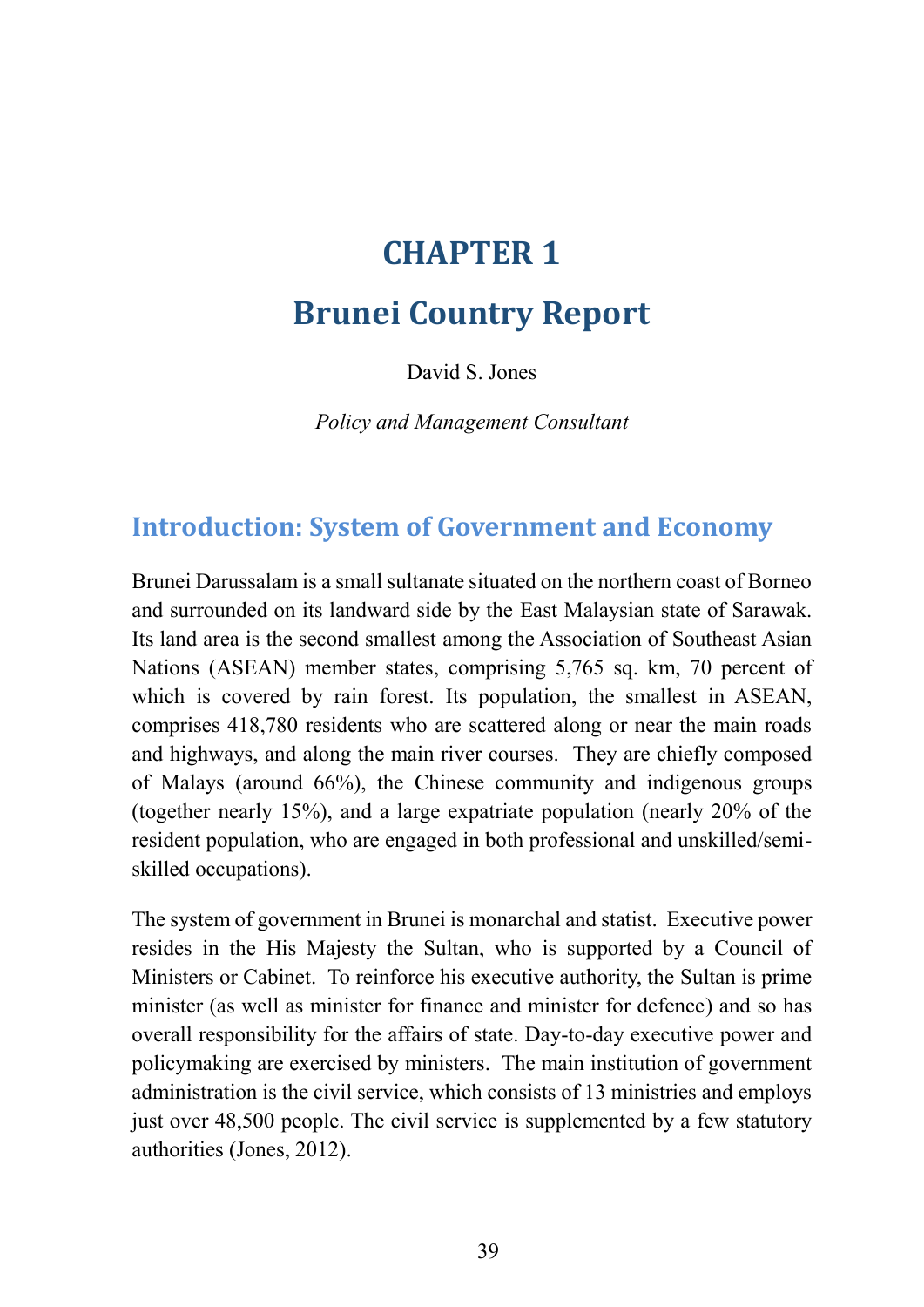Brunei is a high-income economy although income per capita has fluctuated from just below to just above US\$50,000 at purchasing power parity (Figure 1.1; Table 1.1). This is the second highest in ASEAN and East Asia, below Singapore but above Hong Kong. Gross domestic product (GDP) growth rates have varied greatly over the last 10 years from a high of 4.4 percent in 2006 to a low of -1.9 percent in 2008, reflecting the influence of the fluctuating price of oil and gas in an oil-and-gas dependent economy (Figure 1.1; Table 1.1). Brunei's growth rate on average over the last 10 years is the slowest in ASEAN.

-3 -2 -1 0 1 2 3 4 5 45,000 46,000 47,000 48,000 49,000 50,000 51,000 2003 2004 2005 2006 2007 2008 2009 2010 2011 GDP per capita (US\$ at PPP) GDP growth rate

**Figure 1.1: Brunei GDP Per Capita and Growth Rates, 2003-2011**

**Table 1.1: Brunei: GDP Per Capita and GDP Growth Rates, 2003-2011**

| Year                | <b>GDP Per Capita in USS at</b><br>purchasing power parity | <b>Growth Rates Real GDP</b><br>$(\%)$ |
|---------------------|------------------------------------------------------------|----------------------------------------|
| 2003                | 46,685                                                     | 2.9                                    |
| 2004                | 47,086                                                     | 0.5                                    |
| 2005                | 47,465                                                     | 0.4                                    |
| 2006                | 49,428                                                     | 4.4                                    |
| 2007                | 50,026                                                     | 0.2                                    |
| 2008                | 49,132                                                     | $-1.9$                                 |
| 2009                | 47,793                                                     | $-1.8$                                 |
| 2010                | 48,620                                                     | 2.6                                    |
| 2011                | 49,757                                                     | 2.2                                    |
| $\sim$<br>1.77.2012 |                                                            |                                        |

*Source*: ADB, 2012.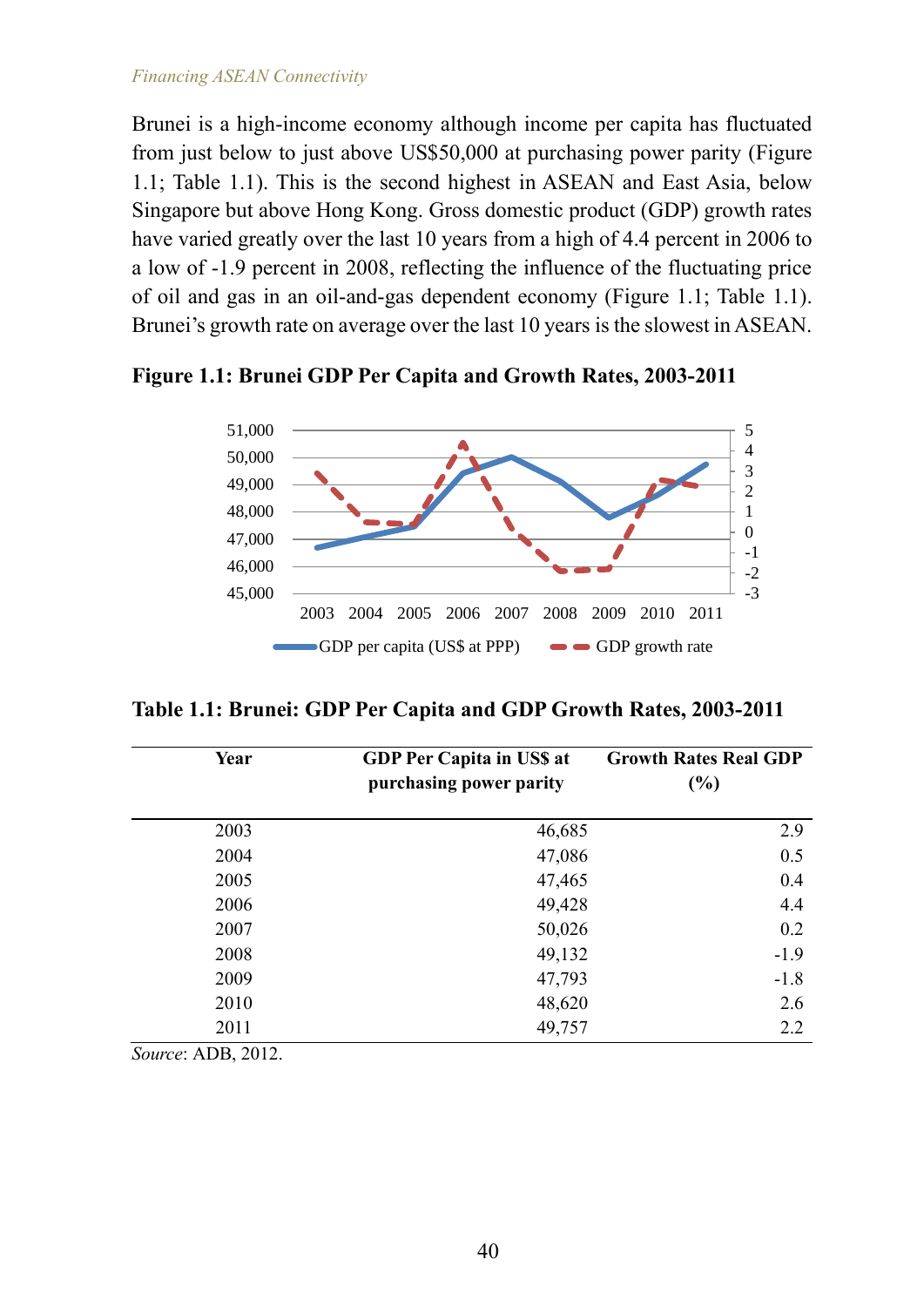The state plays a key role in the economy through the commercial functions exercised by ministries and state-owned enterprises, and through public-private partnerships (PPPs) in sectors such as oil and gas production, agriculture, and aquaculture. As indicated earlier, the economy is heavily reliant on oil and gas production. This sector (mainly based on various partnerships between oil companies and the government) comprises 62 percent of GDP, with government services comprising over 24 percent, and the private sector at just under 14 percent (Jones, 2012).

# **Public Finances**

Overall government spending as a share of GDP between 2003 and 2011 has ranged from 29 percent to 50 percent, averaging 36 percent over the years (IMF, 2011a; ADB, 2011). In 2011, the figure was 30 percent. This is higher than in most other states in the ASEAN. Government revenue has averaged just over 50 percent of GDP from 2003 to 2011. In 2011, it was 48 percent (ADB, 2012). Most of the revenues are derived from the oil and gas sector in the form of taxes (a special corporate tax rate of 55 percent applies to this sector), royalties levied on oil and gas exploitation, and dividends earned by the government from its ownership stake in the oil and gas sector. The oil and gas sector accounted for 87.5 percent of government revenue in 2011 (IMF, 2012a; Jones, 2012). The dependence on oil and gas revenue gave rise to sharp annual fluctuations in the revenue flow to the government.

The flow of revenue from the oil and gas sector plus returns on overseas investments have enabled the government of Brunei to earn large budget surpluses. Between 2003 and 2011, the average surplus was 17.6 percent of GDP. However, due to fluctuations in oil and gas revenues, the fiscal balance fluctuated from -2 percent to 26 percent of GDP from 2003 to 2011; the surplus in 2011 was 24 percent, with the average over the period standing at 16 percent (Table 1.2; Figure 1.2).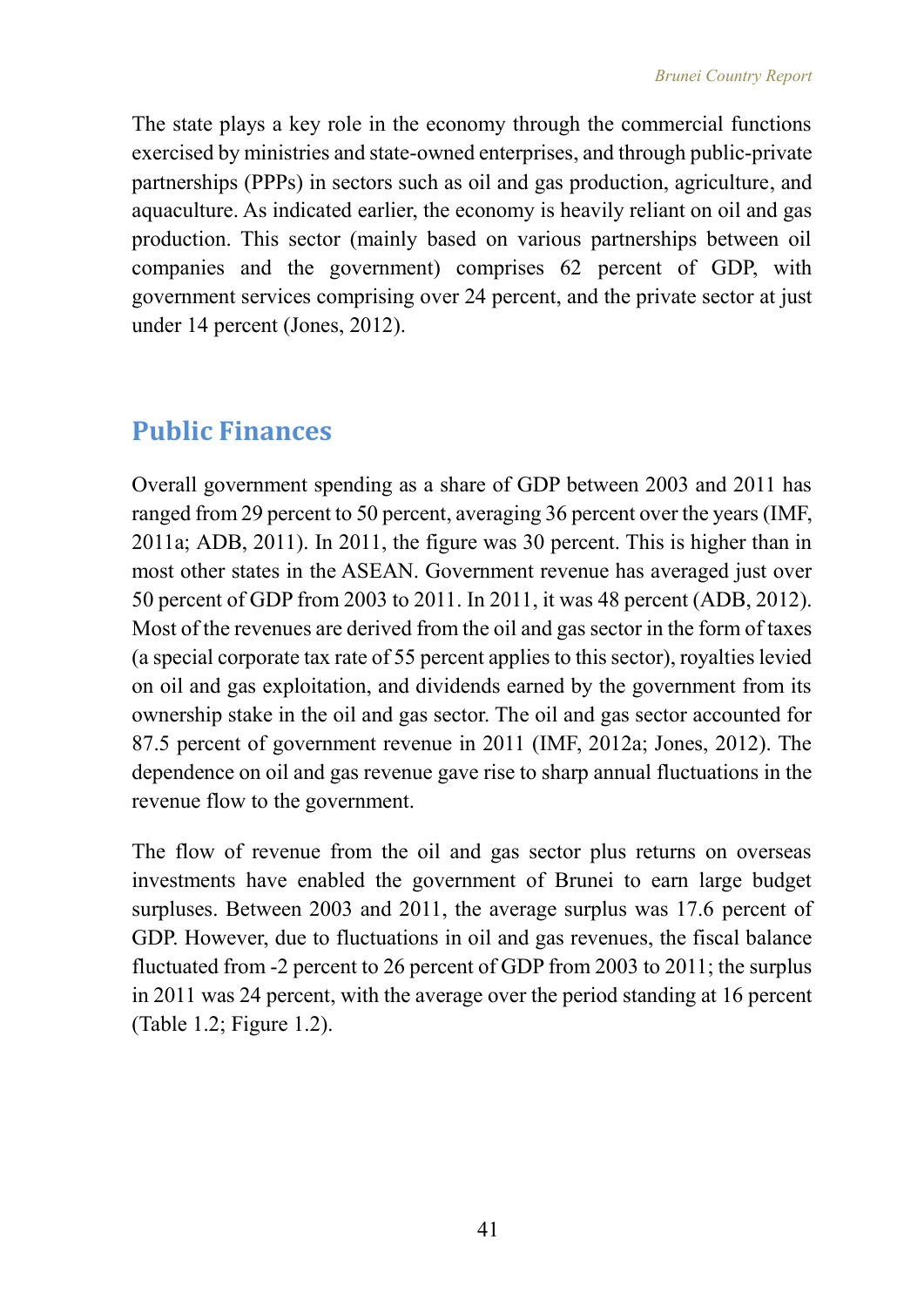| Year    | <b>Total</b><br><b>Expenditure</b><br>(In millions of<br><b>Brunei</b> \$) | <b>Total</b><br><b>Expenditure as a</b><br>Percentage of<br><b>Nominal GDP</b> | <b>Fiscal Balance as</b><br>a Percentage of<br><b>Nominal GDP</b> | <b>International</b><br><b>Reserves</b><br>(US\$ million) |
|---------|----------------------------------------------------------------------------|--------------------------------------------------------------------------------|-------------------------------------------------------------------|-----------------------------------------------------------|
| 2003/04 | 5,747                                                                      | 50                                                                             | $+5$                                                              | 475                                                       |
| 2004/05 | 4,937                                                                      | 37                                                                             | $+11$                                                             | 489                                                       |
| 2005/06 | 5,153                                                                      | 32                                                                             | $+21$                                                             | 491                                                       |
| 2006/07 | 5,770                                                                      | 32                                                                             | $+19$                                                             | 513                                                       |
| 2007/08 | 6,020                                                                      | 33                                                                             | $+22$                                                             | 667                                                       |
| 2008/09 | 5,975                                                                      | 29                                                                             | $+26$                                                             | 751                                                       |
| 2009/10 | 6,639                                                                      | 43                                                                             | $-2$                                                              | 1,357                                                     |
| 2010/11 | 6,351                                                                      | 38                                                                             | $+17$                                                             | 1,563                                                     |
| 2011/12 | 5,800                                                                      | 30                                                                             | $+24$                                                             | 2,584                                                     |

|                             | Table 1.2: Brunei Budget Expenditure, Fiscal Balance, and International |  |  |
|-----------------------------|-------------------------------------------------------------------------|--|--|
| Reserves, 2003/04 – 2011/12 |                                                                         |  |  |

*Source:* IMF, 2012a: IMF, 2012b; ADB, 2012; World Bank, 2013.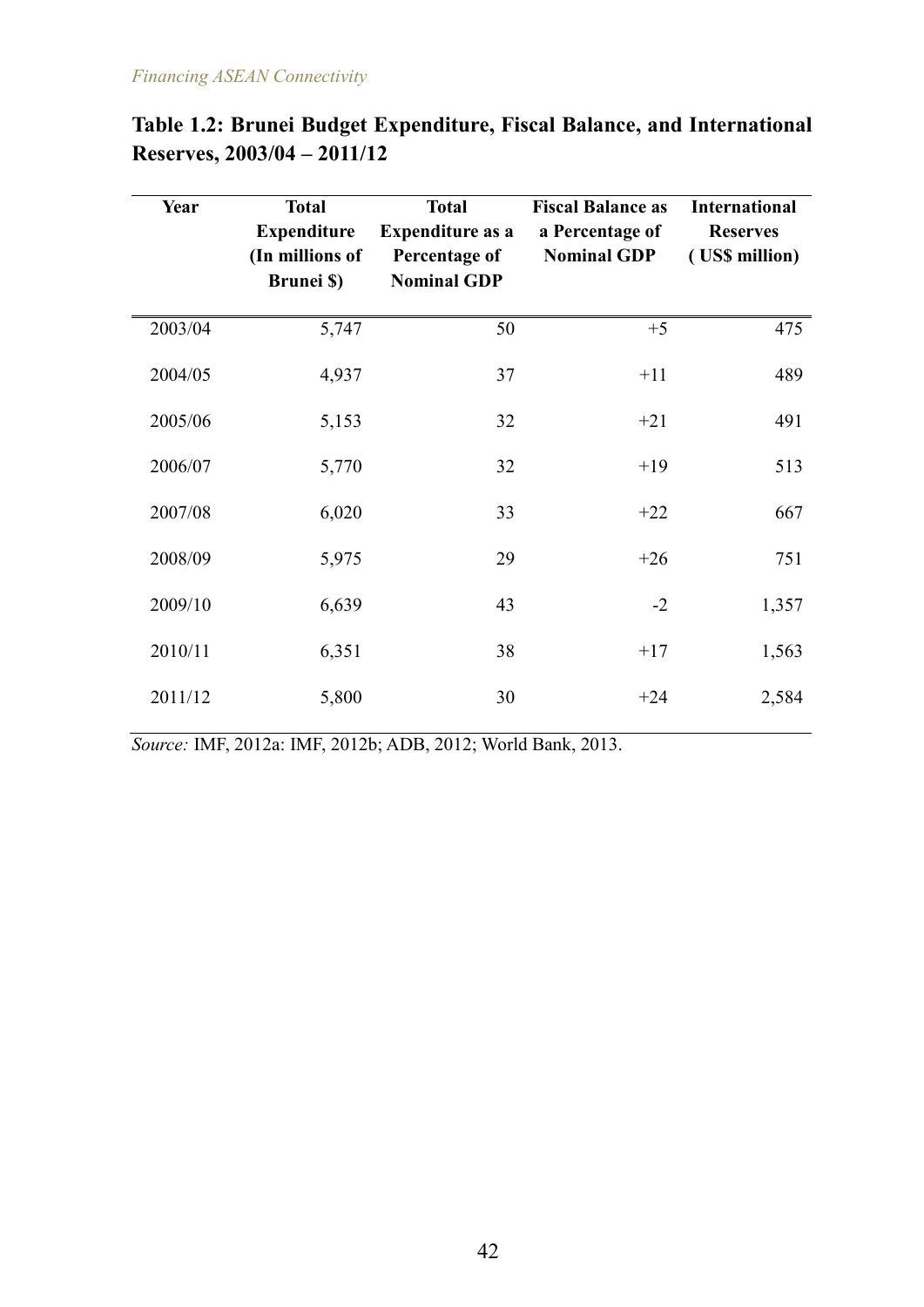

#### **Figure 1.2: Brunei Public Expenditure and Fiscal Balance, 2003-2012**

2003/04 2004/05 2005/06 2006/07 2007/08 2008/09 2009/10 2010/11 2011/12

With regular and substantial budget surpluses, the Brunei government has no external borrowings, and is thus not required to issue debt (except for shortdated *sukuk* issuances). Instead, it has accumulated significant international reserves and foreign equity holdings. Its international reserves have risen more than five-fold, from US\$475 million in 2003 to US\$2,584 million in 2011, which is 20 percent of GDP (Table 1.2; Figure 1.3) (Valev, 2013; World Bank, 2013). These figures include foreign exchange holdings of Autoriti Monetary Brunei Darussalam, monetary gold, special drawing rights holdings, International Monetary Fund (IMF) reserves and foreign bond holdings. The government's foreign equity holdings are extensive, valued at US\$30 billion in 2013 (more than twice the GDP), according to the Sovereign Wealth Fund Institute (SWFI). The portfolio includes a significant concentration of hotel investments (SWFI, 2013).



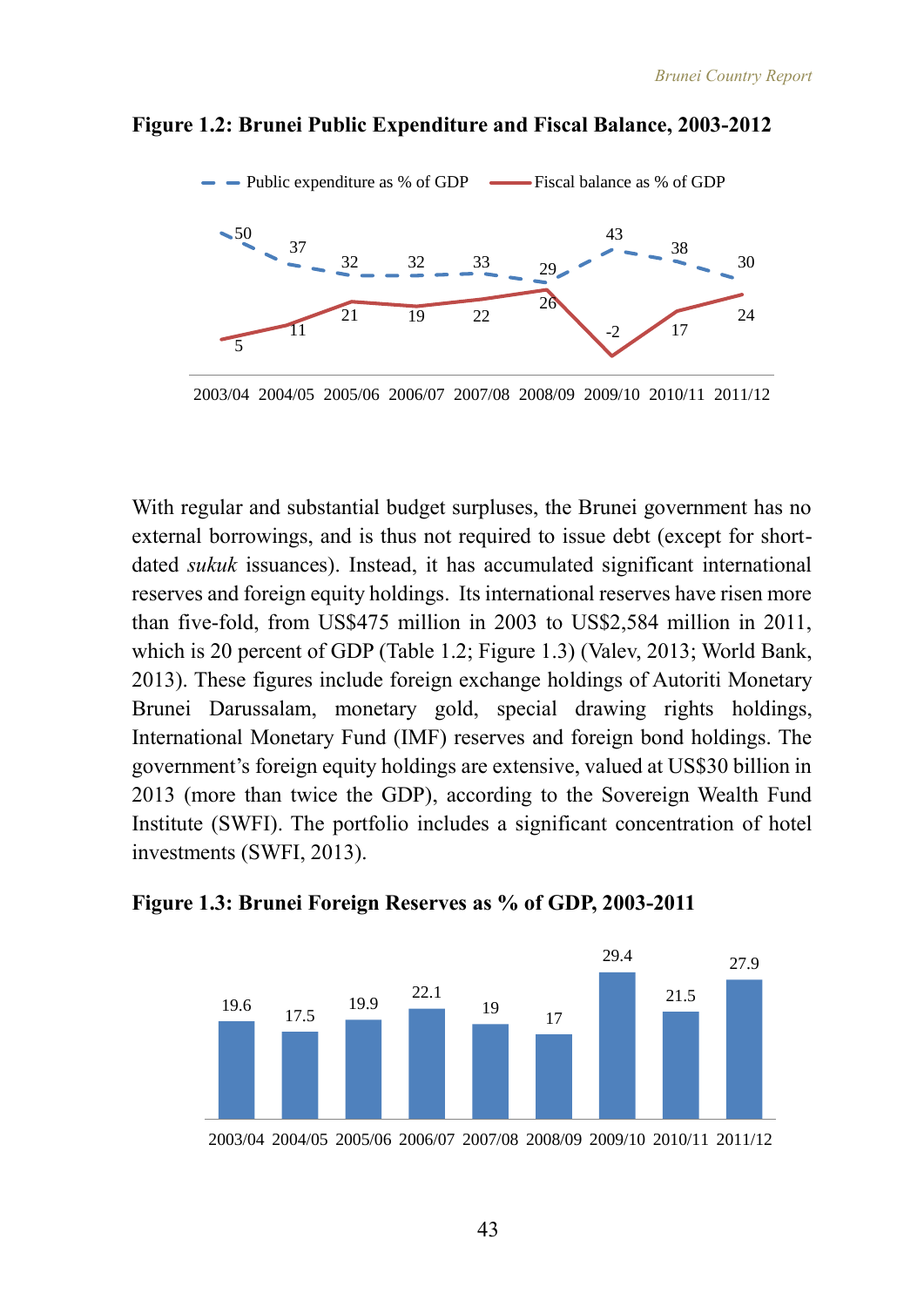Brunei also practices multi-year sector budgeting under its National Development Plans (NDPs). It outlines authorisations for development spending over a five-year period, within the various sectors of government services and administration, including public infrastructure development. The 9<sup>th</sup> NDP extended from April 2007 to March 2012, while the current 10<sup>th</sup> NDP extends to over the next five-year period.

# **The Nature and Extent of the Infrastructure**

The infrastructure covered in this report includes roads and bridges, water supply, drainage and sanitation, airport and maritime port facilities, electricity generation and supply, information and communications technology (ITC) and telephonic services, and industrial park facilities. Data provided by the Asian Development Bank (ADB) in its report *Key Indicators for Asia and the Pacific 2012* and by the World Economic Forum (WEF) in its *Global Competitiveness Report 2012-2013*, suggest that the infrastructure is moderately well developed in Brunei but has yet to reach the highest standards commensurate with its status as a high-income economy.

The ADB data covers road density, electricity consumption, and broadband usage. According to its figures, the road density in 2008 was 564 km per 1,000 sq. km, 81 percent of which is paved. The road density figure is the second highest in ASEAN and has increased since 2008 due to the building of new roads and highways and the extension of existing ones. This is sufficient to meet the needs of the population (although the car ownership rate at 100 vehicles per 1,000 residents is by far the highest in the region) (ADB, 2012). The road network is to be significantly enhanced with the building of a 30-km bridge across the estuary of the Brunei River, which is to be completed by 2018 (Borneo Bulletin, 2013a).

Electric power consumption, according to the ADB data, is the highest in ASEAN at 8,662 kilowatts per capita, marginally greater than in Singapore, and nearly three times greater than in Malaysia (ADB, 2012). However, the reliability of electricity generation and supply vary from one part of the country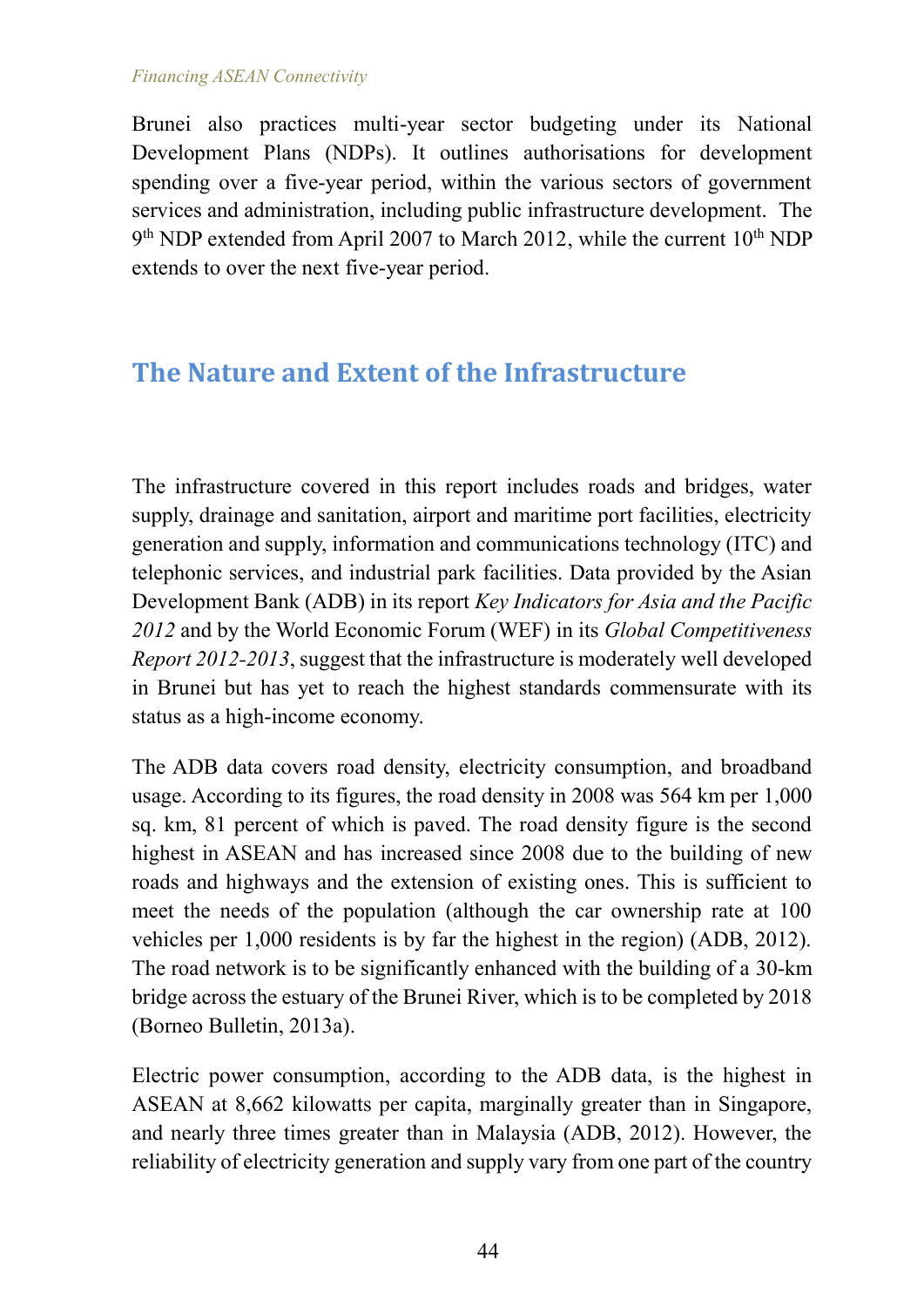to another.

Only moderate broadband penetration has been achieved. Fixed broadband subscription per 100 residents was only 5.5 in 2011. This is well below that of Singapore and slightly below Malaysia's, but marginally greater than that of Thailand (ADB, 2012).

The WEF's *Global Competitiveness Report* measured the quality of the roads, airports and maritime port infrastructure, electricity supply, and telecommunications in a sample of 144 countries. Measurements were based mainly on the perceptions of businesses, and specify for each country a ranking and, where relevant, an assessment score from 1 (unfavourable) to 7 (favourable). In the assessment of the road system, scores were based on a scale of 1 (extremely underdeveloped) to 7 (extensive and efficient by international standards), Brunei was ranked  $39<sup>th</sup>$  with a score of 5.2. For its maritime port infrastructure, Brunei stood lower at  $57<sup>th</sup>$  out of 144 nations with a score of 4.5. For airline infrastructure, it was ranked at  $61<sup>st</sup>$  with a score of 4.9.

For the assessment of the quality of electricity supply based on a scale of 1 (insufficient and suffers frequent interruptions) to 7 (sufficient and reliable), Brunei was ranked 45th with a score of 5.5. In telephonic and ITC penetration as measured by mobile phone subscriptions and telephone lines, Brunei was placed respectfully at 62th (109.2 mobile phone subscriptions per 100 residents) and  $67<sup>th</sup>$  (19.7 telephone lines per 100 residents) out of 144 nations. For its overall quality of infrastructure, Brunei was ranked 40th, with a score of 5.1 within the range of 1-7 (WEF, 2012).

Water supply and drainage have been significantly upgraded in recent years and continue to be so. A high rainfall and extensive catchment area has ensured that water remains plentiful in the various reservoirs, but ageing pipes and defective pumping equipment have occasionally lead to disruptions in supply to businesses and households. This has been worsened by damage to pipes caused by contractors excavating soil and rock in road and building projects. Although the upgrading work has increased the utility's reliability, the water supply is not always sufficient to meet the requirements of irrigation systems of rice-growing enterprises in the country. The drainage improvement works have reduced the incidence of severe flooding although it can still occur especially in the monsoon period.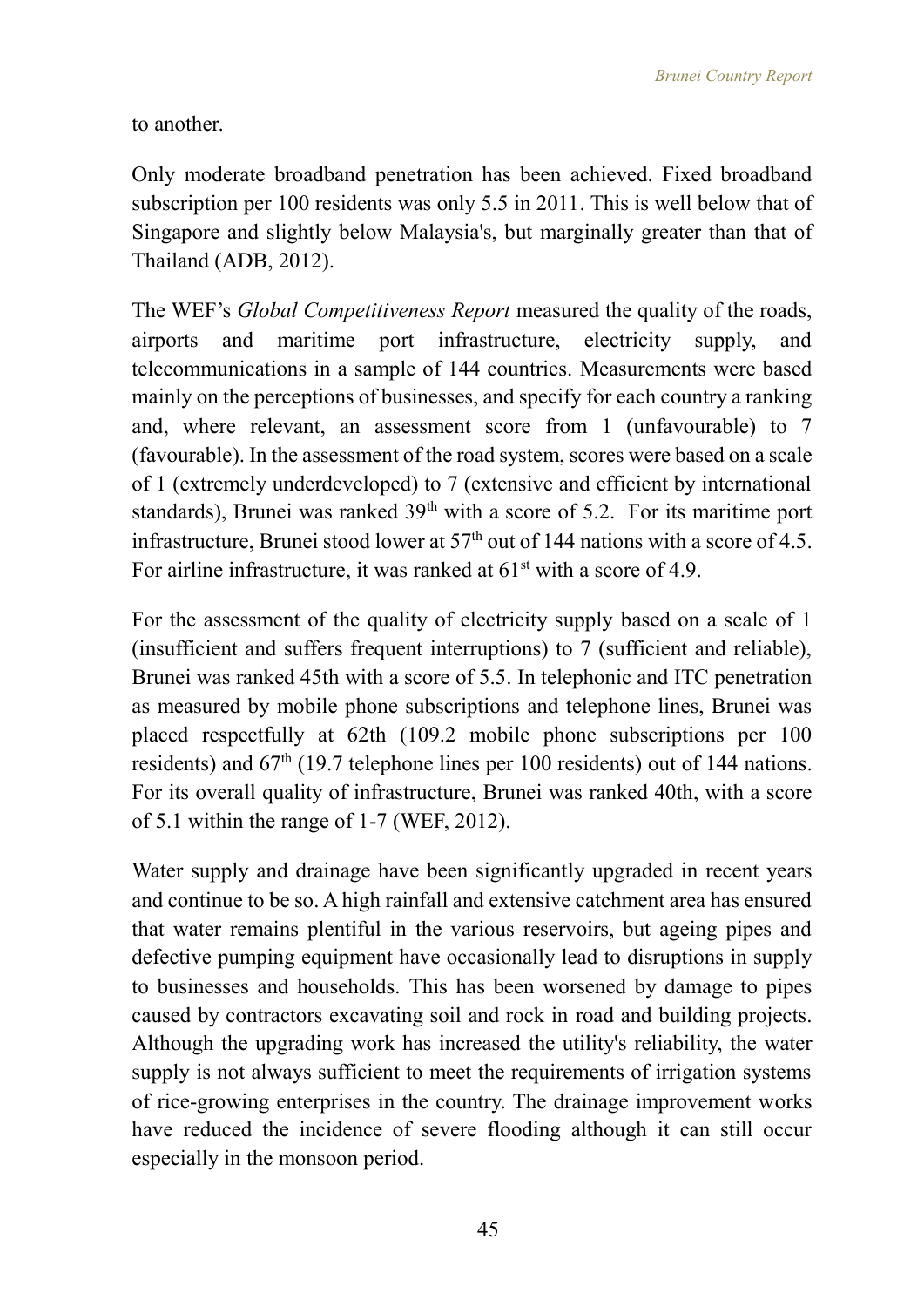Brunei has, in recent years, recognised the need to create high-end industrial parks with necessary infrastructure facilities to help businesses. The first initiative, which began in 2007, is the Sungai Liang Industrial Park (SPARK), a 271-ha site intended to be "a globally competitive industrial hub, with highend facilities and a streamlined administrative hub, centred in a businessfriendly environment". The park is in part geared towards creating facilities for high-end methanol production, and the chief user and tenant is now the Brunei Methanol Company Sdn Bhd (BMC) (Sungei Liang Authority, 2013; BMC, 2013). The building of infrastructure facilities for a second industrial complex has just begun in Pulau Muara, an island in the estuary of the Brunei River. The tender has been awarded to a Chinese Company, and the complex will house an integrated oil refinery and aromatics cracker plants (Borneo Bulletin, 2013b). However, in general, the development of industrial parks has been constrained by the slow rate of diversification of the Brunei economy, partly the result of conditions not conducive to foreign inward investment.

# **Institutional Framework for Developing and Managing the Infrastructure**

The infrastructure in Brunei is owned, managed and operated for the most part by public authorities, viz. civil service departments, wholly owned government companies, and in one case, a statutory authority. The airport is managed by the Civil Aviation Department of the Ministry of Communications, which is responsible amongst other things for overseeing the facilities and services within the passenger terminal building of Brunei Airport, managing freight storage facilities, maintaining the runway network, conducting air traffic control at the airport, and providing aeronautical telecommunications. The main maritime port at Muara and two other small ports, are the responsibility of the Ports Department also in the Ministry of Communications, which manages berthing operations and terminal services and facilities, including cranes, warehousing, transshipments, and logistic schedules.

The maintenance, upgrading and extension of the road network, water supply, and drainage and sanitation systems mainly fall within the remit of the Public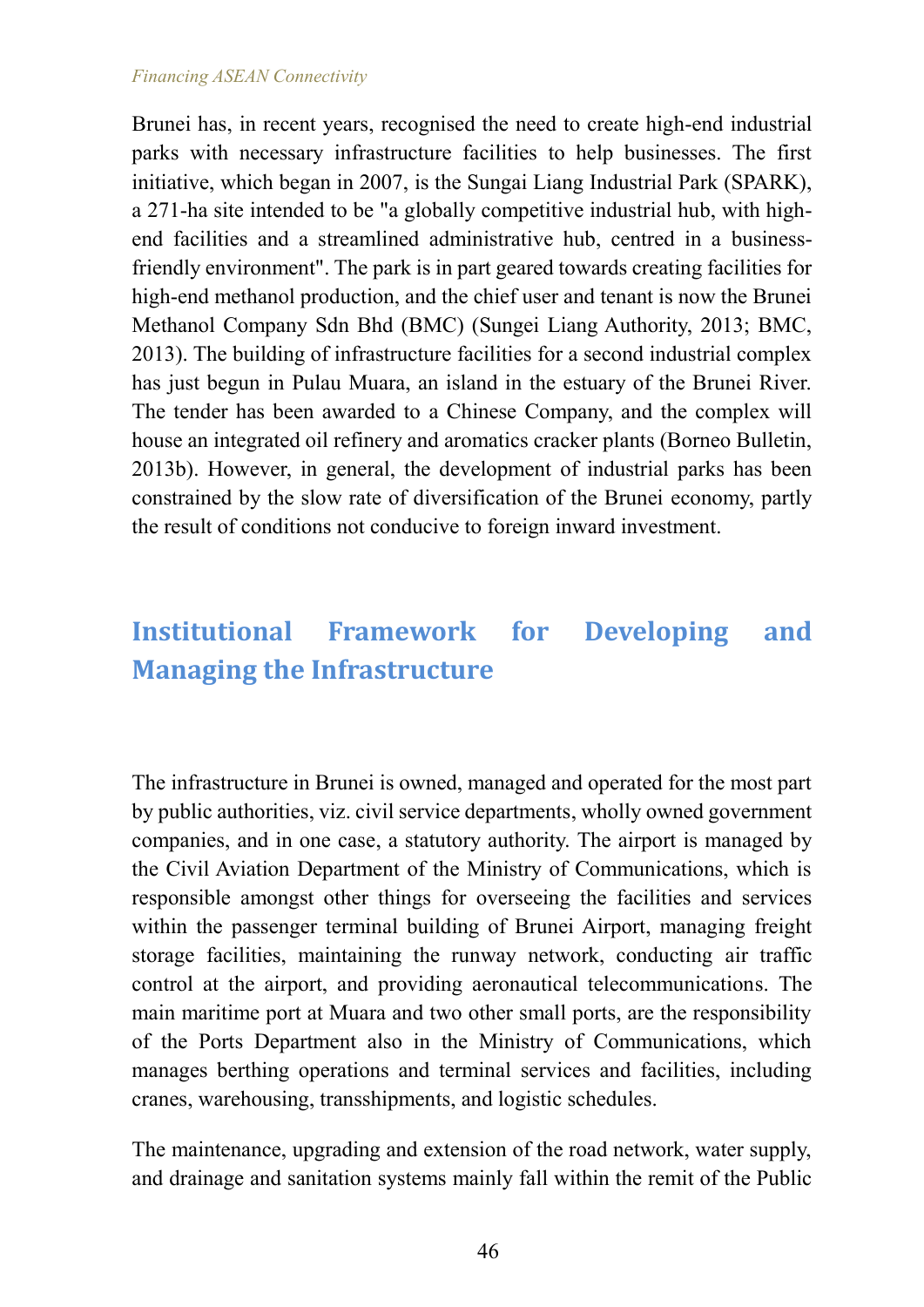Works Department (PWD). The initial planning is often undertaken by PWD in collaboration with the Town and Country Planning Department and the Municipal Department (for both layout and building plans). The construction plans are then evaluated and approved by the Authority for Building Control and Construction Industry. The PWD through its Roads, Water Services, Drainage and Sewerage Divisions is then responsible for overseeing project implementation after the tender award, and to undertake ongoing inspections and minor repairs of roads, drains, water supply facilities, and sewerage treatment and outlets.

Nearly all of the electricity is generated and supplied by either the Berakas Power Management Co Sdn Bhd (BPMC), or the Department of Electrical Services (DES). The DES is a civil service department whilst BPMC is a wholly government-owned company whose equity is held by Berakas Management Company, which itself is wholly owned by a so-called special investment vehicle, the Brunei Investment Agency (BIA). The BIA is an arm of the Ministry of Finance, and the main investment and holding entity of the Brunei government.

The BPMC's remit is to generate and supply electricity to some of the eastern and more populated areas of the country and to strategic locations such as hospitals, schools, and government buildings. It operates its own power plants (four of them) and maintains and upgrades cable lines, and transmission and distribution substations. Overall, it supplies 44 percent of the power needs of Brunei (Brunei Times, 2011).

In other areas of Brunei, generation and supply is undertaken by the DES. It, too, operates its own power plants and maintains and upgrades cables lines, and the transmission and distribution substations under its control. In certain areas, the two electricity entities collaborate: BPMC generates the electricity, while DES is responsible for transmission and distribution (Brunei Times, 2011).

The BPMC as a company operates along strictly business lines and makes a profit (albeit small), for which it pays a tax. The DES as a civil service department is managed like most other civil service departments—i.e., it is subject to administrative rules and regulations and multi-layered hierarchical controls, with a large complement of administrative and clerical staff. The BPMC cooperates with DES by undertaking much of the repair and upgrading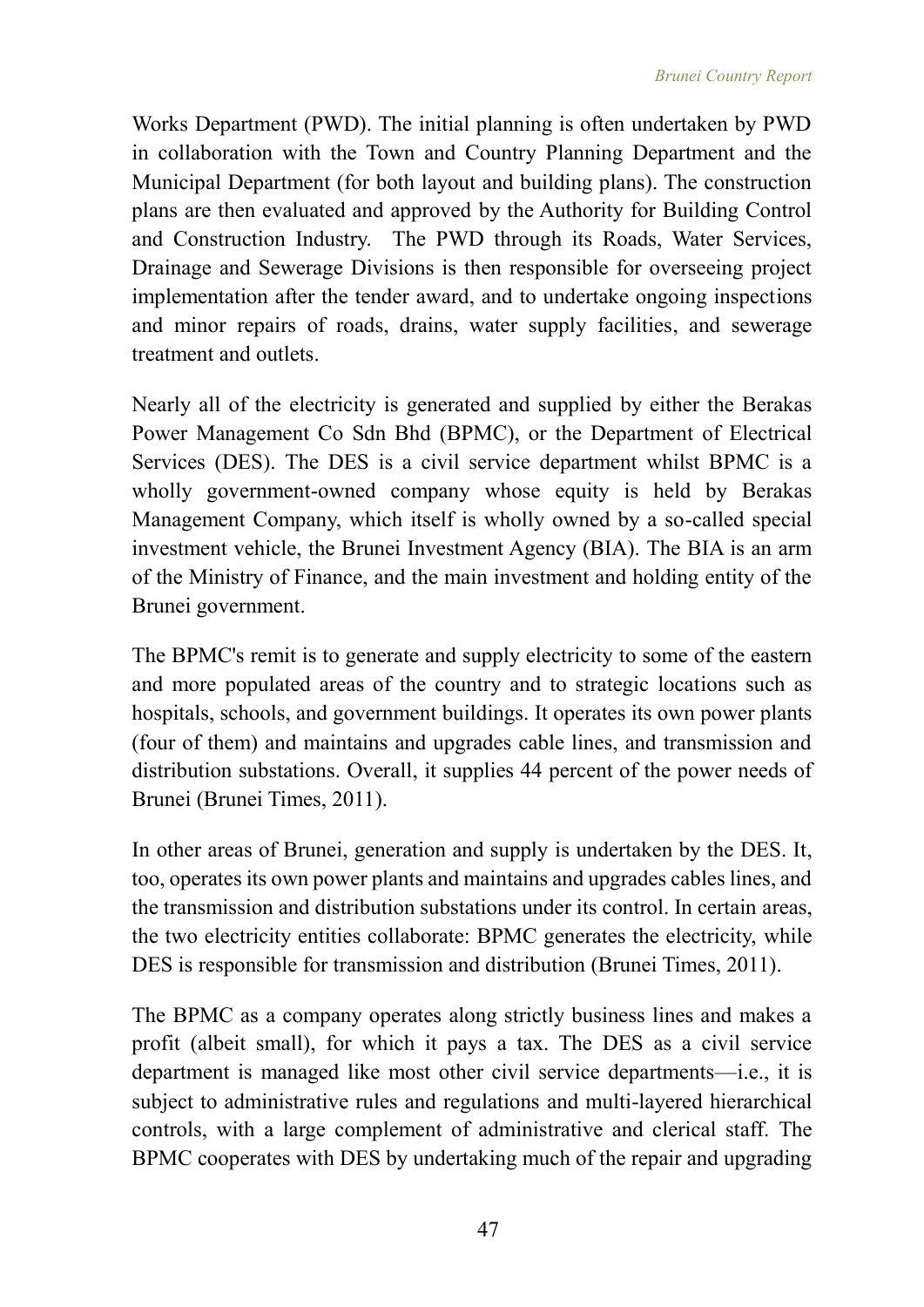of its substations, cables and plant, and by providing training for DES personnel. For its part, DES collects payments for most of the electricity usage throughout the entire country (Brunei Times, 2011).

The telephonic and ITC services are now provided by Telekom Brunei Bhd (TelBru) and DataStream Technology Group (DST), which are 100-percent owned by government holding entities (or special investment vehicles), Darussalam Assets and Brooketon Sdn Bhd (for TelBru) and BIA (for DST). Together with their subsidiaries, they provide a whole range of ITC and media services, including telephony, internet, data transmission, mobile services, integrated IT networks for government agencies, large businesses, and satellite broadcasting companies. For the purposes of satellite communication and submarine cable usage, TelBru and DST collaborate with international IT engineering companies, as mentioned below. An important aspect of their work involves upgrading internet and data transmission services, such as the current project to install underground fibre optic cables.

The ownership and management of facilities in Sungei Liang (SPARK), the leading industrial park in Brunei, is vested in the Sungai Liang Authority (SLA), which is a statutory authority set up by HM the Sultan in 2007. The authority lets the land and facilities to private sector companies of which the largest by far, as mentioned above, is BMC (SLA, 2013). On the board of the Authority are several senior civil servants, reflecting the continuing influence of civil service control. It remains to be seen whether a similar arrangement will be implemented on the completion of the second industrial zone at Pulau Muara, mentioned above.

Whilst the private sector is involved in capital projects to upgrade and expand the infrastructure through the normal procurement process, it has only a marginal role in the management and operations of the facilities, as will be discussed below. The continued importance of the civil service and state companies in undertaking these functions reflects how far the Brunei economy is controlled by the state through the civil service.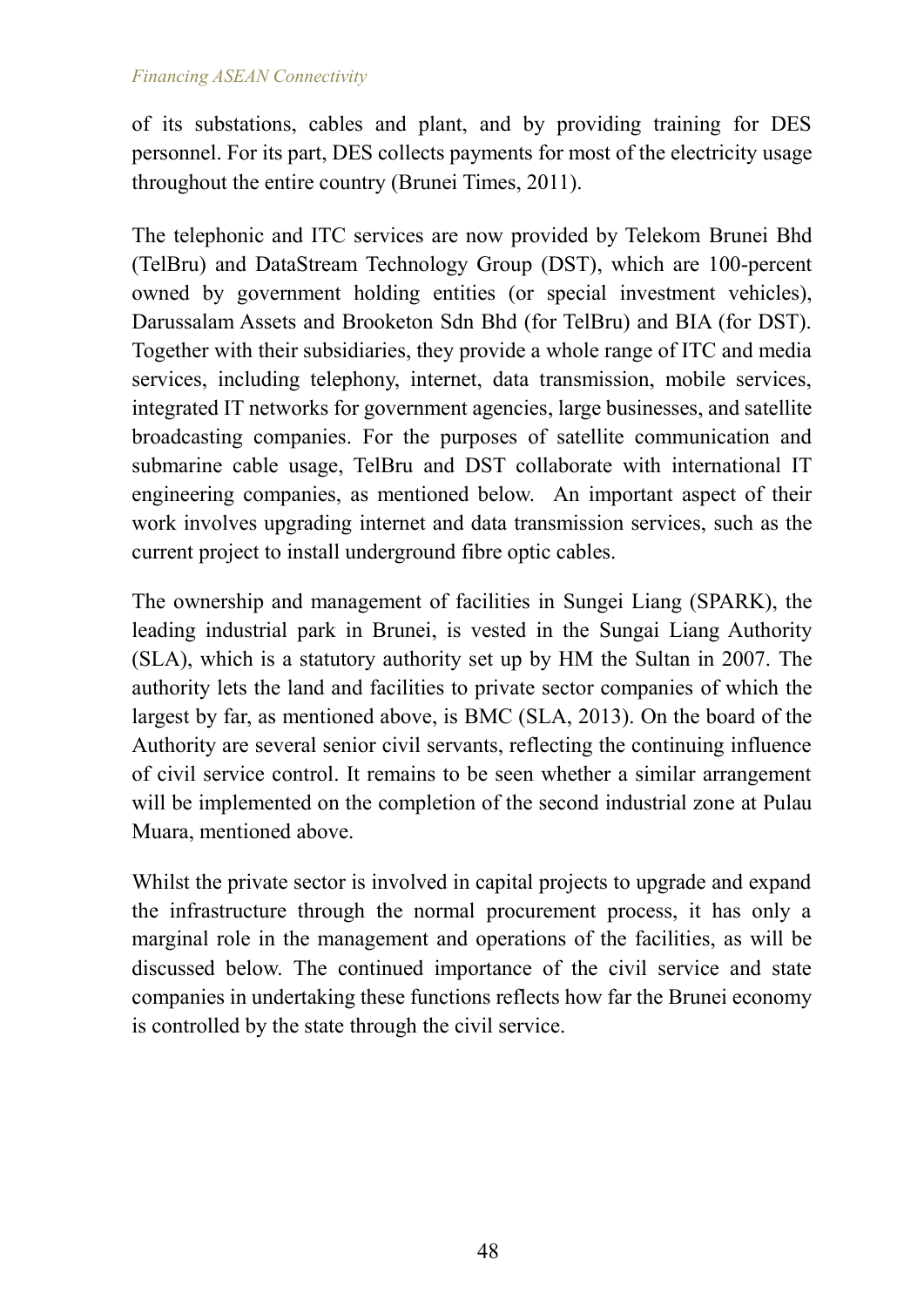## **Financing the Infrastructure**

Infrastructure development (i.e., construction of new facilities and major repair, upgrading and extension of existing ones) may be financed from different sources. The most important source is the annual development budget of the government. To a lesser degree, funding may also be derived from revenue generated from the use of the infrastructure if charges are levied, and from capital injected from a government holding company/entity (if the facility is managed by a government infrastructure company).

## **1.1. Development Expenditure of Civil Service Departments and Statutory Authorities**

The extent of budget funding for infrastructure can be gauged from government spending allocations under the headings "development expenditure" and "other charges special expenditure" published by the IMF. Whilst both types of expenditure include capital spending outside the infrastructure such as construction and upgrading of public buildings, hospitals and schools and the purchase of equipment, a large portion pertains to the development of infrastructure. The aggregate spending on both budget categories ranges from 17.5 percent to 29.4 percent of total government spending between 2003 and 2011, with significant fluctuations from one year to the next (Table 1.3; Figure 1.4). The lumpiness in capital spending reflects both the ongoing fluctuations in revenues as a result of the country's dependence on oil and gas, and the impact on the spending figures when every so many years a costly large-scale infrastructure project is implemented in contrast to regular small-scale projects.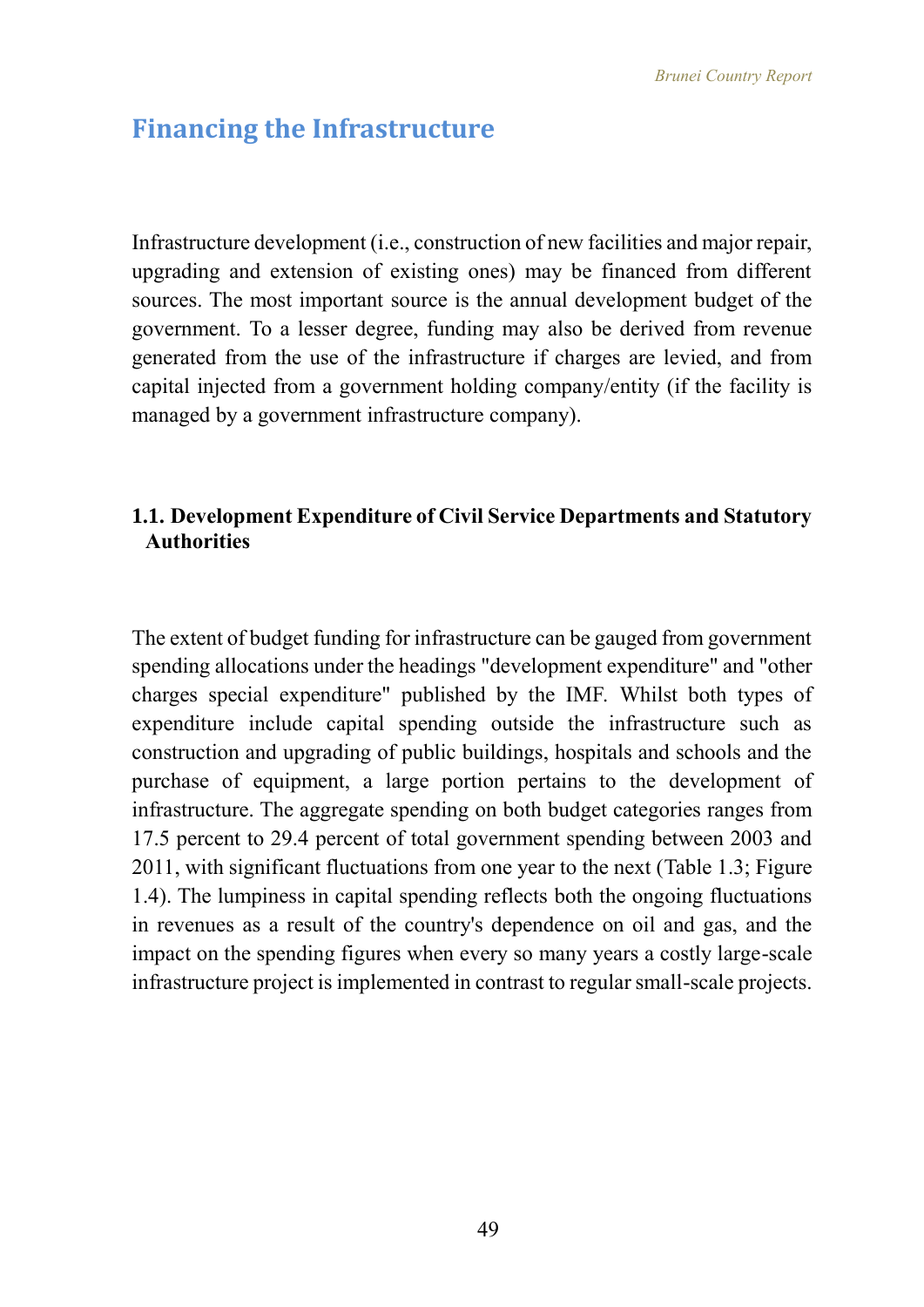| Year    | Development<br><b>Expenditure</b><br>(B\$ million) | <b>Other Capital</b><br><b>Expenditure</b><br>(B\$ million) | <b>Capital Expenditure</b><br>as % of Total<br><b>Expenditure</b> |
|---------|----------------------------------------------------|-------------------------------------------------------------|-------------------------------------------------------------------|
| 2003/04 | 360                                                | 765                                                         | 19.6                                                              |
| 2004/05 | 355                                                | 509                                                         | 17.5                                                              |
| 2005/06 | 488                                                | 538                                                         | 19.9                                                              |
| 2006/07 | 671                                                | 602                                                         | 22.1                                                              |
| 2007/08 | 608                                                | 534                                                         | 19.0                                                              |
| 2008/09 | 595                                                | 423                                                         | 17.0                                                              |
| 2009/10 | 897                                                | 1,057                                                       | 29.4                                                              |
| 2010/11 | 871                                                | 496                                                         | 21.5                                                              |
| 2011/12 | 1,050                                              | 566                                                         | 27.9                                                              |

## **Table 1.3: Capital Expenditure in Brunei, 2003/04 to 2011/12**

*Note:* Figures given are for the outturn except for 2011-2012. *Source*: IMF, 2011a, p. 17.

## **Figure 1.4: Capital Expenditure as % of Total Expenditure**



The development funding from the annual budget is in the main related to commitments to proposed projects authorised in the current NDP, although other capital projects (usually minor projects) not earmarked or anticipated in NDP may be included in the development budget.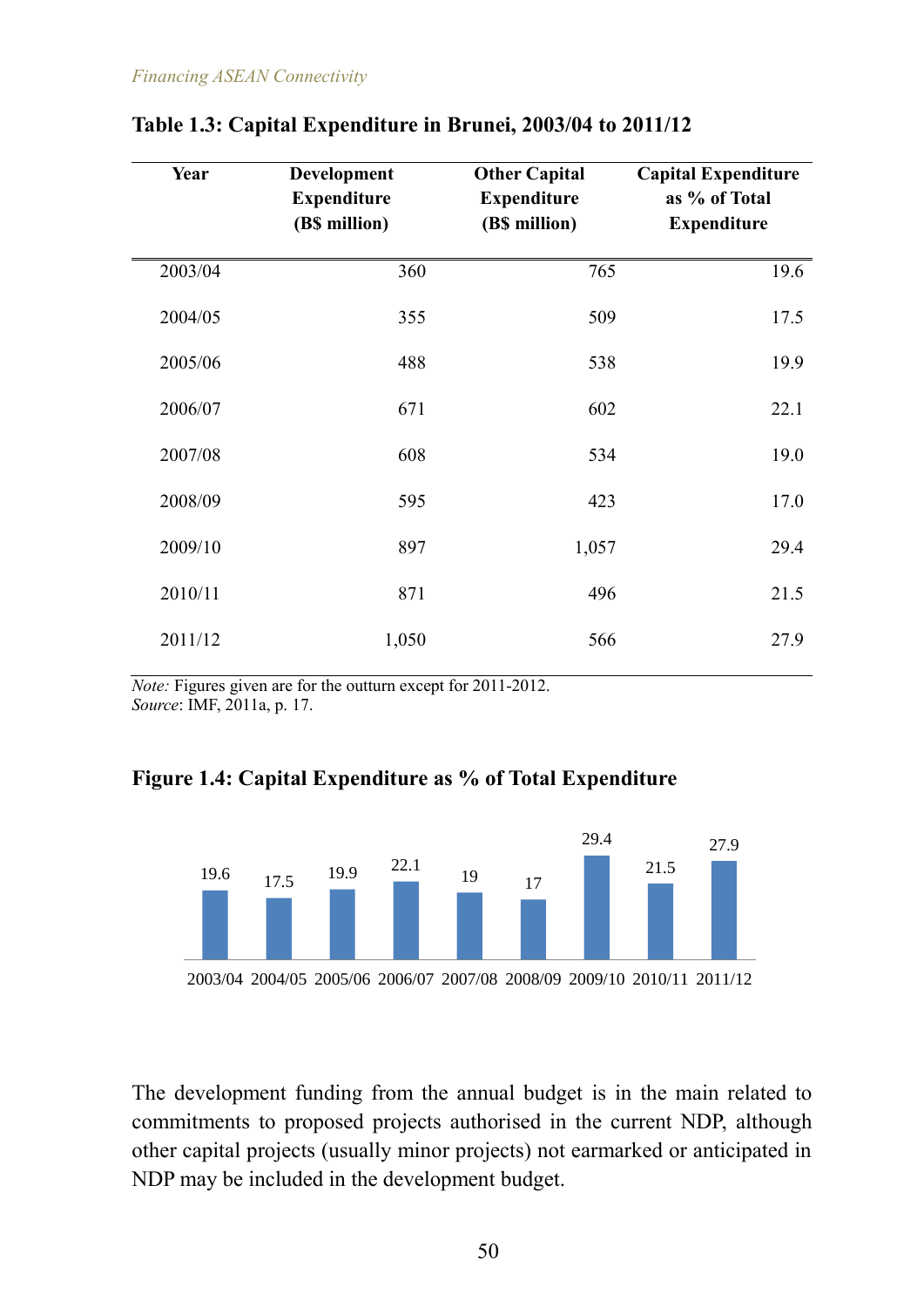In the ninth NDP (2007-2012), the total committed was B\$9.5 billion, a sizeable amount given the size of Brunei's economy. Such spending commitment is broken down by sector and programme, enabling those projects earmarked for expansion and improvement of infrastructure facilities to be identified (Table 1.4). This shows that infrastructure spending is by far the largest category, accounting for slightly lower than 40 percent of the proposed capital and development expenditure over the five-year ninth NDP.

The main item for infrastructure spending in the ninth NDP is utilities (electricity, water supply, drainage and sanitation), to which over 15 percent of the development budget was committed. The importance of financing the improvement of electricity generation and supply, applied to the power plants and the section of the grid under DES, is not surprising given that there is not enough generation capacity in Brunei to facilitate any major diversification and expansion of the economy. After utilities, it is telephony and ICT (especially the latter) that secure the biggest slice of the budget commitment, accounting for 13.3 percent of the proposed expenditure. Extension and upgrading of roads, and maritime and airport facilities, as well as industrial development (including the building of industrial parks and complexes) respectively comprise 7.5 percent and 7.3 percent of the development budget.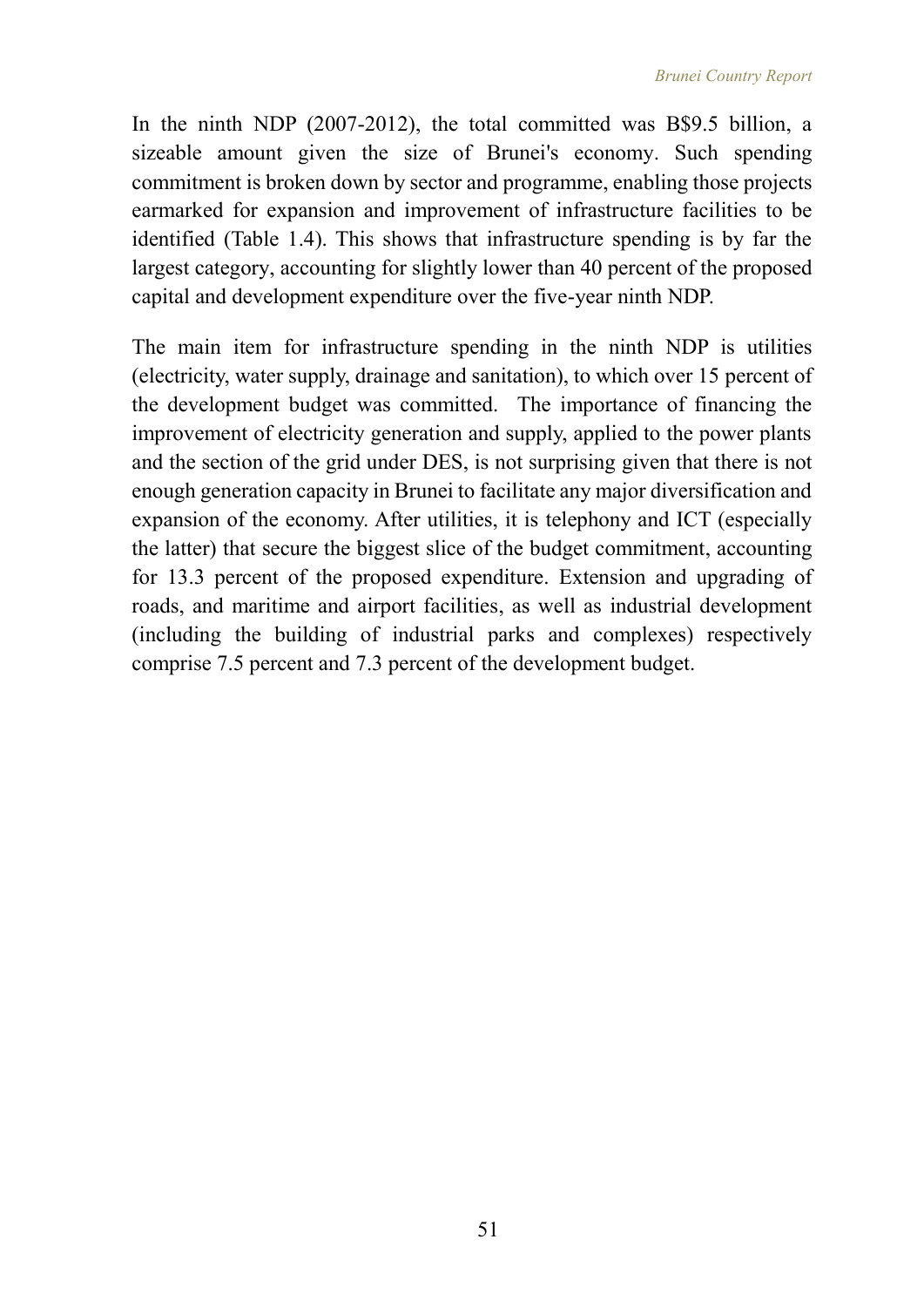| <b>Sector</b>                        | Infrastructure      | <b>Budget</b><br>Commitment<br>in B\$ | <b>Percentage of Total</b><br><b>Budget Commitment</b><br>to Development<br>Projects |
|--------------------------------------|---------------------|---------------------------------------|--------------------------------------------------------------------------------------|
| <b>Transport and</b>                 |                     | 950,521,300                           | 10                                                                                   |
| communications                       | Roads               | 568,535,000                           | 6.0                                                                                  |
|                                      | Civil aviation      | 114,527,000                           | 1.2                                                                                  |
|                                      | Marine and ports    | 26,753,000                            | 0.3                                                                                  |
|                                      | Others              | 130,706,300                           | 2.5                                                                                  |
| <b>Telecommunications</b><br>and ICT |                     | 1,262,204,800                         | 13.3                                                                                 |
|                                      | Telecoms            | 116,517,000                           | 1.2                                                                                  |
|                                      | <b>ICT</b>          | 1,145,687,800                         | 12.1                                                                                 |
| <b>Utilities</b>                     |                     | 1,492,717,900                         | 15.7                                                                                 |
|                                      | Electricity         | 587,904,000                           | 6.2                                                                                  |
|                                      | <b>Water Supply</b> | 524,573,900                           | 5.5                                                                                  |
|                                      | Drainage            | 202,227,000                           | 2.1                                                                                  |
|                                      | Sanitation          | 178,013,000                           | 1.9                                                                                  |
| <b>Industrial</b><br>development     |                     | 703,472,000                           | 7.4                                                                                  |

## **Table 1.4: Budget Expenditure Commitments to Infrastructure Development in Brunei 2007-2012**

*Source:* Council for the Long-Term Development Plan, 2007: 2013.

## **1.2. Development Expenditure of Infrastructure Companies**

If the infrastructure is owned and managed by a wholly owned government company and generates revenue, capital projects may be funded from one or more of three sources: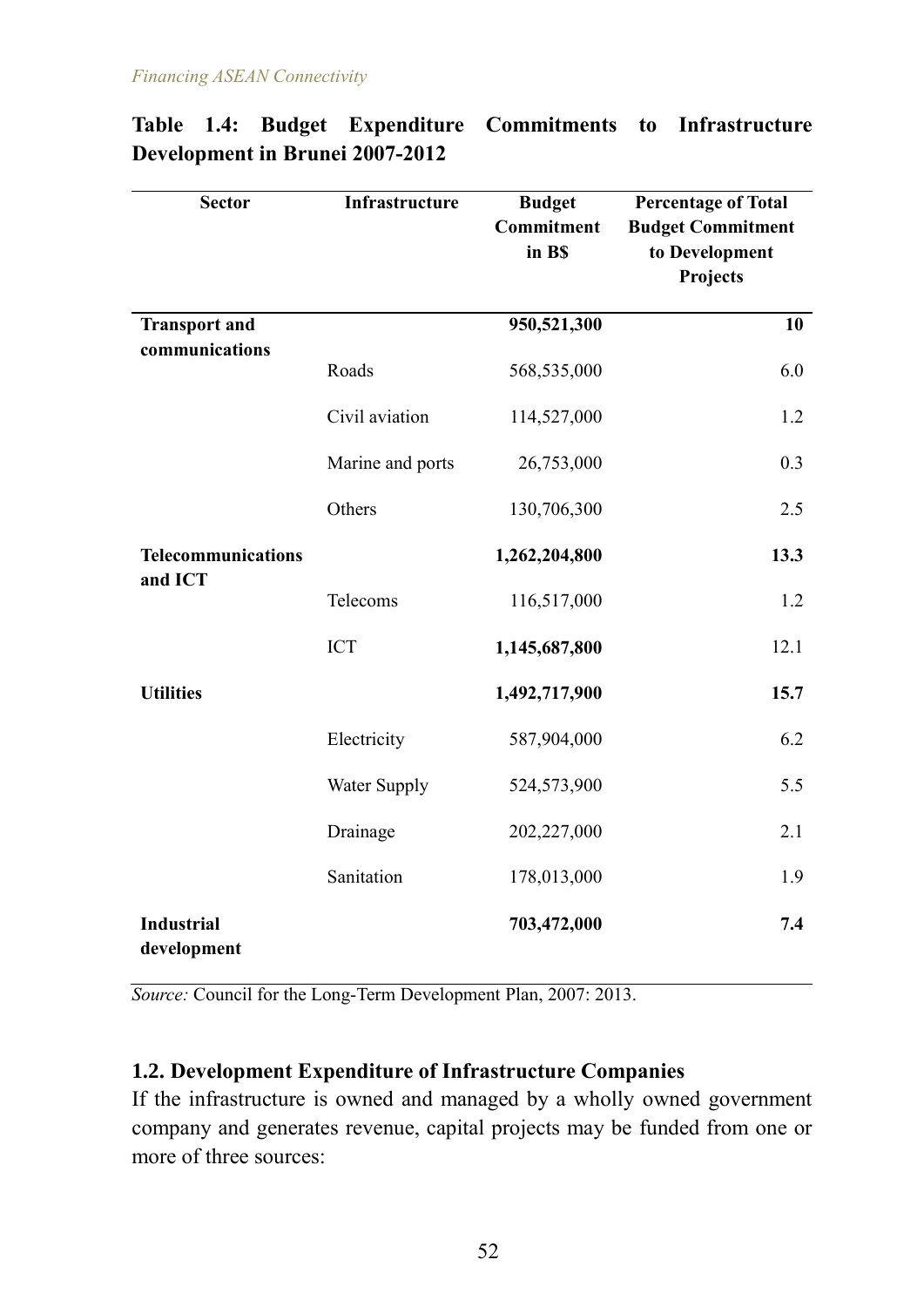- Annual development budget through a capital grant;
- Capital reserve fund of the government-owned investment holding company or agency, usually the BIA;
- Capital reserve fund and retained earnings of the infrastructure company itself or its parent asset-owning company, with retained earnings derived from the profits generated from the charges levied.

Telephonic and ITC services provided by TelBru and the DST Group and their subsidiaries are funded by all three sources. By far, the most important source are capital grants from the government's development budget. A sizeable segment of the development expenditure commitments under the ninth NDP were earmarked as grants to TelBru and DST and their subsidiaries as indicated above. The ICT sector would be allotted a sum of B\$28.6 million dollars, or 2.7 percent of the development budget.

In some projects, financing is obtained from the holding agencies of TelBru and DST Group—viz. Darussalam Assets, Brooketon Sdn Bhd, and BIA—as well from the capital reserve and retained earnings of TelBru and DST. For example, the upgrading of Brunei's segment of the undersea cable link from Southeast Asia to the United States will involve a joint venture arrangement, with US\$30 million invested by Brooketon Sdn Bhd, US\$5 million by TelBru, and US\$5 million by DST Group.

By contrast, capital projects of BMPC, usually pertaining to the upgrade of equipment and cable lines, are financed not from the annual development budget of the government but from the capital injection from its owner, the BIA, and other reserves (including revenue reserves of retained earnings) of its parent company, Berakas Management Company, accumulated mainly but not exclusively from the profits earned from the electricity charges levied. To all intents and purposes, its remains independent of the annual budget.

## **1.3. Operating Expenditure**

The operating costs of the non-revenue-generating infrastructure such as roads, tunnels, drainage and sanitation, and public buildings are of course financed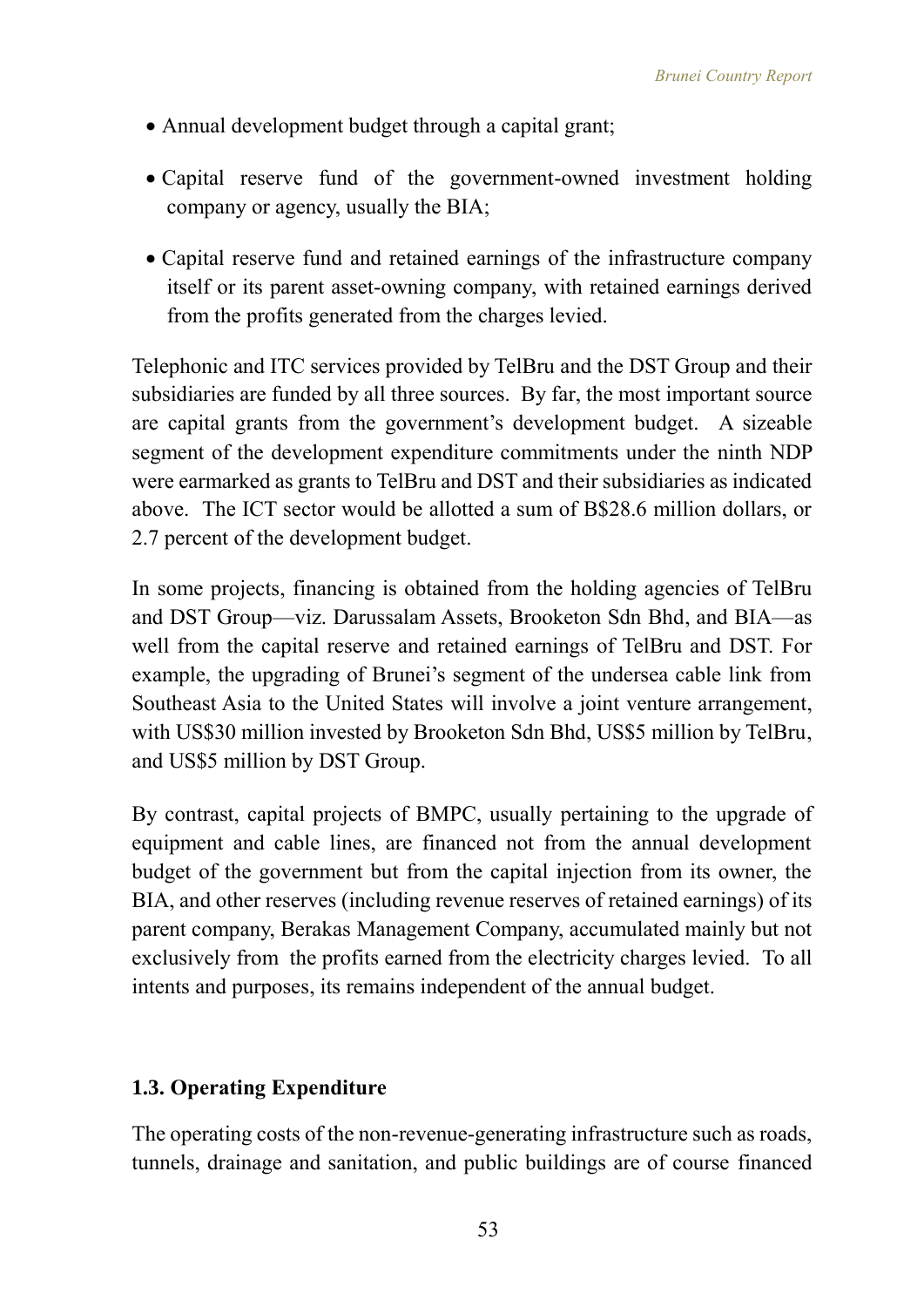from the operating budget of the relevant civil service ministry or department. The budget is used to defray everyday expenditure for inspections and minor repair, ongoing administrative costs, procurement of small-value supplies and equipment, and costs of training programmes, as well as the salaries and wages of professional, supervisory, and clerical staff. It should be noted that in the case of roads, the revenue generated from duties on vehicle imports and annual road tax payments are treated as part of the general operating revenue of the government and not earmarked for road maintenance and expansion. This likewise applies to customs and excise duties and airport taxes.

The operating costs of civil service departments responsible for revenuegenerating infrastructure such as the maritime port, airport, water supply, and the segment of electricity generation and supply under DES, may in part be discharged out of the revenues earned but to a significant extent, are met out of the budget. The charges levied are often below cost recovery; therefore, a budget subvention is required. For example, the price of water is below cost recovery, but the price of electricity, whilst cheap, still enables DES to meet a good portion of its operating cost due to the subsidised price of locally produced natural gas. The operating costs of infrastructure companies BPMC, TelBru and DST Group are met out of the charges levied. As with DES, BPMC benefits from the highly subsidised natural gas it uses, enabling it to levy low electricity charges and still make ends meet.

## **1.4. Absence of Debt Issue and Donor Aid**

What is noticeable is that the capital funding of the infrastructure does not involve borrowing. The Brunei government and the companies involved in infrastructure do not issue bonds to finance capital projects (except for small scale and short-dated *sukuk* issues). Nor do the Brunei government, holding companies and infrastructure companies provide loans for infrastructure development. Not surprisingly, capital funding is not obtained from international donor agencies in the form of grants and loans, given the high standard of living in the country and substantial revenues from oil and gas.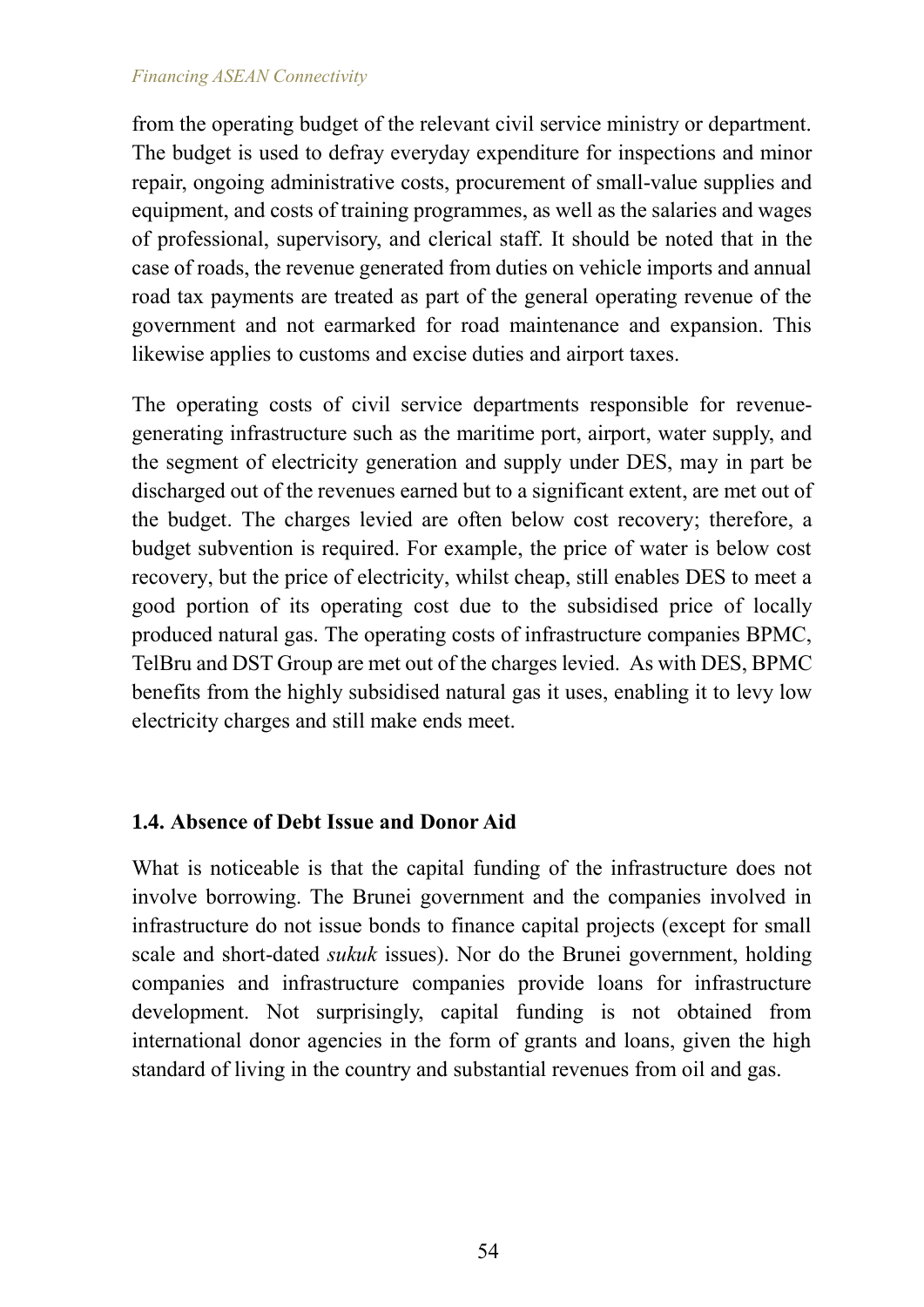## **1.5. Slow Rate of Spending and Implementation**

A feature of the development and financing of Brunei's infrastructure is the slow rate of progress in implementation. Of the 251 projects listed in the fiveyear plan for 2007-2011, 185 were still in progress or had been completed beyond the schedule. Only 142 were completed by March 2013. Annual projected expenditure on the projects ranged from 8.01 percent to 12.17 percent of GDP (median: 9.80%) during the period 2007-2011, but actual expenditure ranged from 2.67 percent to 5.75 percent (median 3.48%) (Brunei Times, 2012).

In an internal informal survey amongst Ministry of Development officials to ascertain the reasons for the delays, 285 responses were elicited. The key factors mentioned in 60 percent of responses were the slow appointment of consultants (most serious), delays in developing a project or procurement plan (including objectives, work scope, design, and specifications), and delays in the conduct of land surveys. Other reasons were queries by tender boards to those officials/committees requesting the procurement, failure to secure the tender board or government's final approval of the tender, difficulties in securing permits to lease and occupy land, especially if compulsory acquisition was required, and lack of professional personnel to design and manage a project.

# **Private Sector Involvement and Public-Private Partnerships (PPPs)**

Brunei depends on the private sector when it comes to developing infrastructure through conventional construction and engineering procurement. Here, firms are invited to submit bids in competitive tenders (or in requests for proposals). By contrast, private sector involvement in the operations and financing of the infrastructure in Brunei is limited.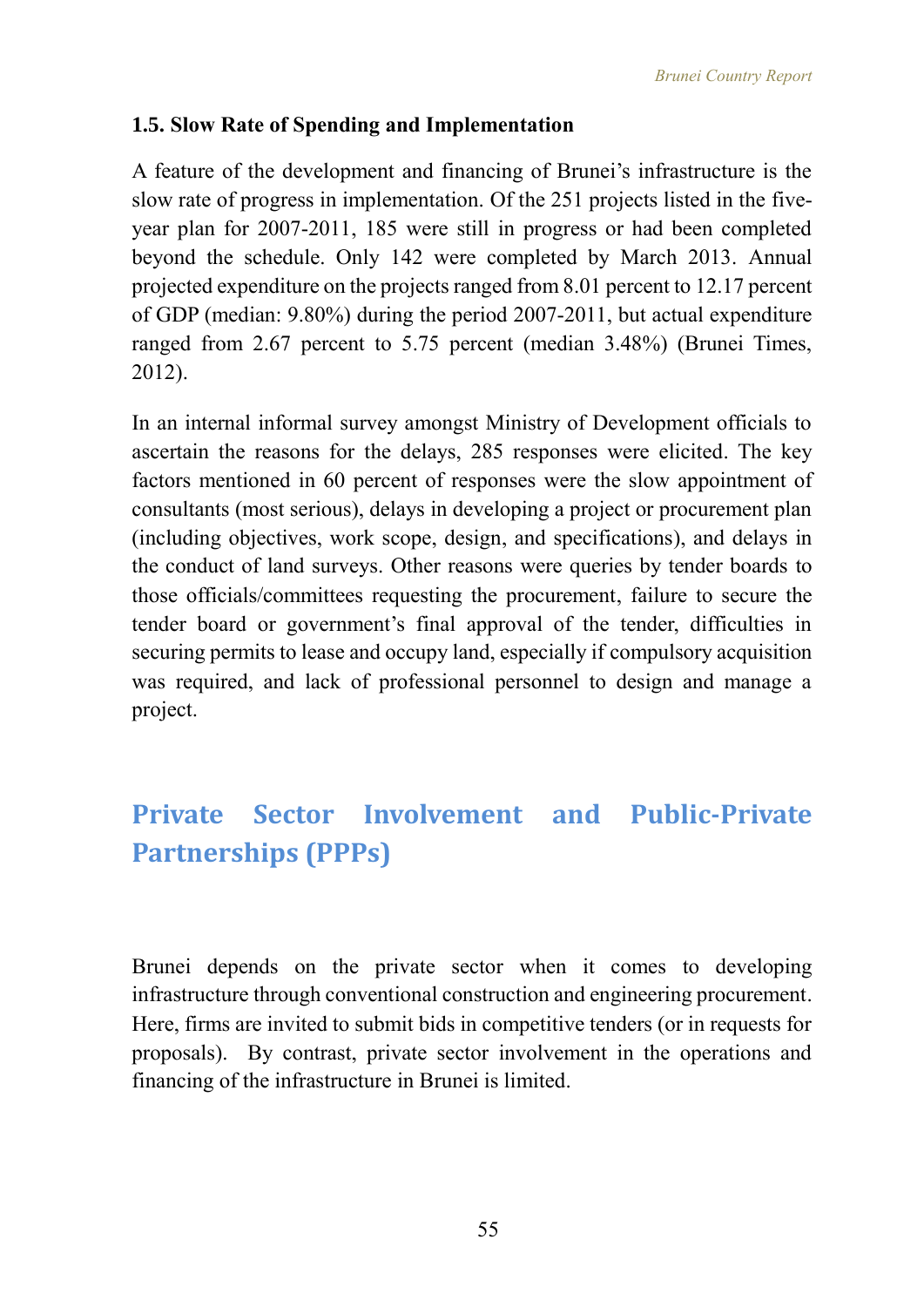## **1.6. Procurement**

In developing the infrastructure at the procurement stage, a consultancy firm is hired through a competitive tender to determine the suitability of the land and location with reference to such variables as soil type, topography, liability to subsidence and movement, and drainage. Either the same firm or another firm may be hired to draft designs for the project, assess the environmental impact of the project, estimate costs, determine criteria to evaluate bids from construction contractors, and even to manage key stages of the construction work. The last mentioned, though, might be undertaken by PWD. The reliance on consultants is partly due to the country's lack of necessary expertise in such areas as quantity surveying, architectural and engineering services, and project management, in line ministries and departments. In consultancy tenders, bids are usually invited from local firms, or from joint ventures of local and foreign firms.

Private-sector construction companies are of course involved in the tender for the main building contract. Given the small size of Brunei's economy and especially the limited scope of the private sector, it is necessary in large infrastructure projects to invite tender submissions and proposals from overseas construction contractors. If, as is usually the case, a large project is awarded to a foreign contractor, two conditions may be stipulated. Firstly, the foreign contractor may be required to enter into a partnership or consortium with a locally owned business. The locally owned partner may contribute the working capital and technical input to the project. Alternatively, the foreign contractor may set up a local subsidiary with local equity participation. Here are examples of actual arrangements for recent and current projects:

- A contract to upgrade and extend Brunei's international airport was awarded to Trans Resources Corporation Sdn Bhd, a large Malaysian construction and engineering company, in partnership with a smaller Bruneian company JV Swee Sdn Bhd (Brunei Economic Development Board [BEDB], 2012a).
- The major extension of the main highway in Brunei was awarded to Third Harbor Engineering Co Ltd of China and Surati Construction Sdn Bhd of Brunei (BEDB, 2012b).
- The contract to provide consultancy services for the building of the new bridge that will connect Pulau Muara (where a large petro-chemical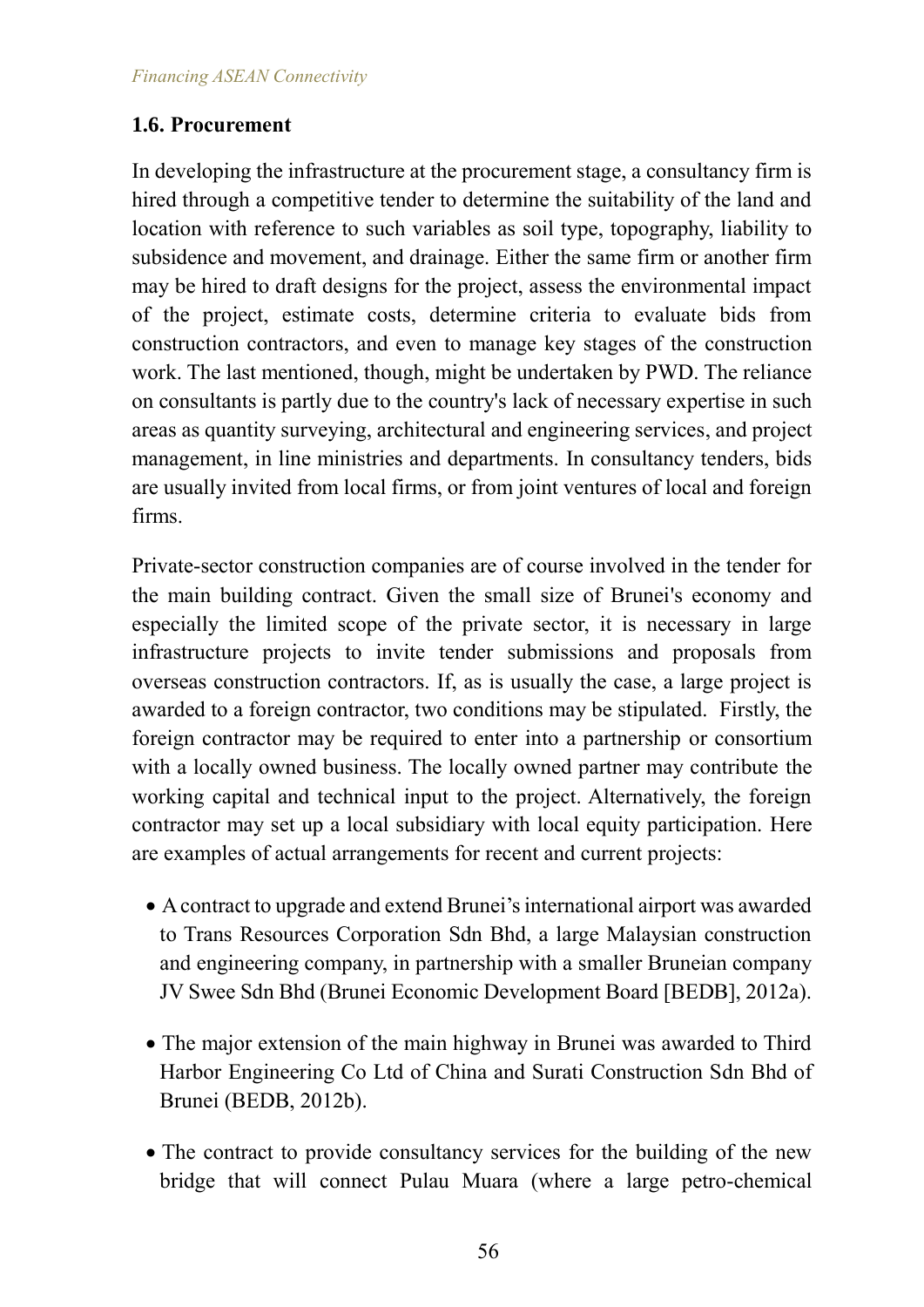complex is to be built) to the Brunei mainland, has been awarded to a consortium led by Korean bridge specialist Pyunghwa Engineering Consultant Ltd, and Bruneian consulting firm Jurutera OMC (BEDB, 2012c).

Secondly, the main contractor is, as much as possible, required to award subcontracts to small building and engineering firms already existing in Brunei. This provides the means of generating business for them and creating local employment when such opportunities may not otherwise arise because of the limited scope of the private sector.

## **1.7. Management and Operations of the Infrastructure**

In contrast, in the day-to-day management and operations of the infrastructure, the private sector plays a limited role only. Whilst the Brunei government is open to and indeed advocates PPPs, the progress in this regard has been slow.

One type of PPP is a joint venture between a public agency and the private sector in building and operating an infrastructure facility, although such an arrangement has still not been fully utilised in Brunei. The creation of joint ventures is most seen in the collaboration of Brunei's two ICT companies with private firms. An example is government-owned TelBru and two foreign companies' joint venture known as Network Integrity Assurance Technologies (with TelBru as the major equity holder), which was set up for a project that aimed to expand satellite connectivity networks in Brunei. Another IT joint venture known as Brunei International Gateway was set up in 2009 to develop and to manage Brunei's segment of an undersea fibre optic cable link between Southeast Asia and the United States. This joint venture involved TelBru, DST and Brooketon Sdn Bhd. (a holding company), all of which are state owned, although the project was announced as a PPP (Ministry of Communications, 2009).

Other PPP variants such as the Build-Operate-Transfer (BOT) or Build-Operate-Own (BOO) arrangements still have only limited scope in Brunei. Under these partnerships, the private sector companies, often in a consortium,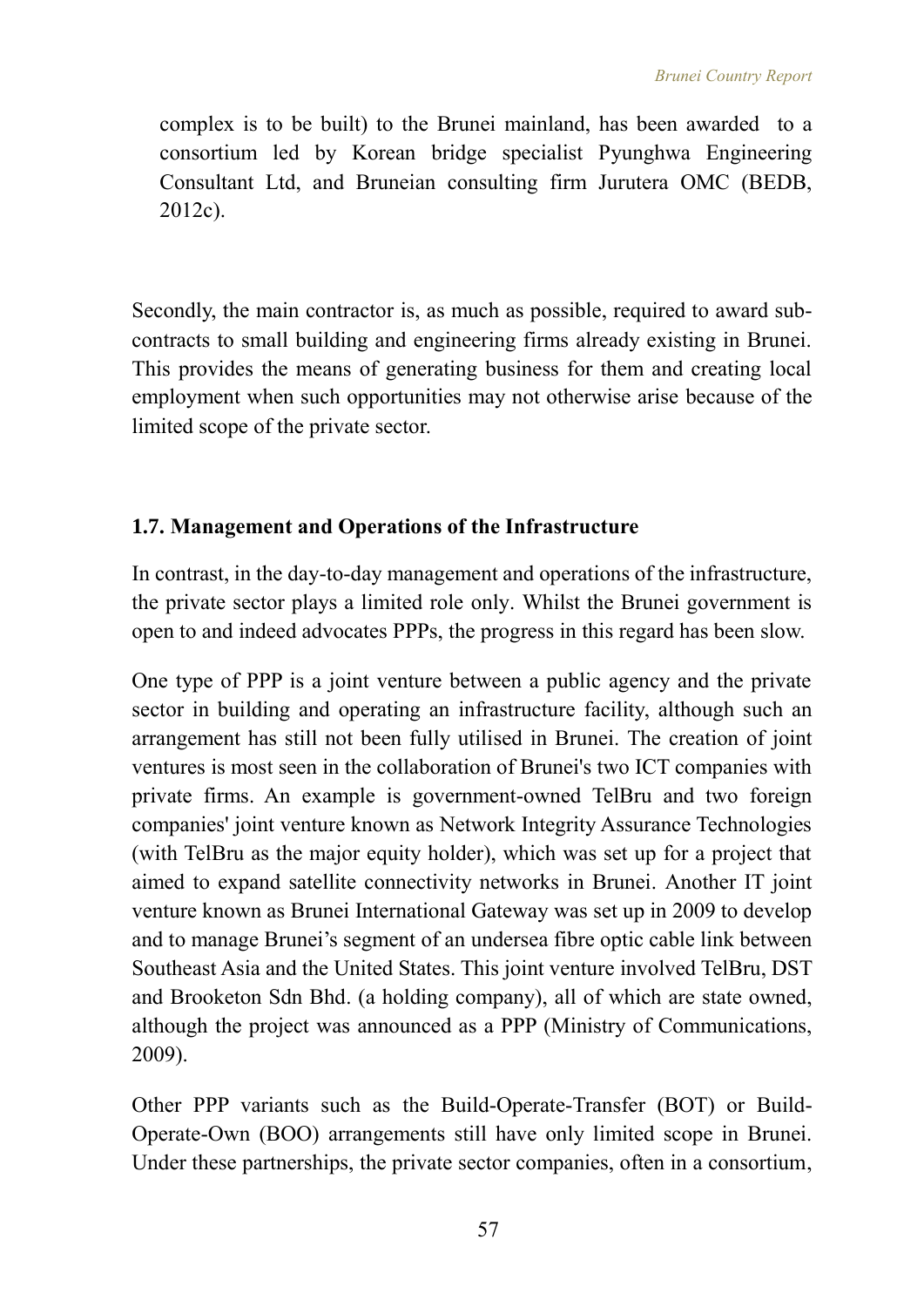build a public facility by raising their own finance and then operate the project. The return will then provide the means to repay the borrowed capital that was used to finance the construction, discharge day-to-day operational expenses and gain the required net profit. However, such arrangements in Brunei have been confined to building and operating industrial complexes only, the most recent being the award of a contract to build facilities for a petro-chemical refinery complex to Hengyi Corporation of China at Pulau Muara Besar. The company will both build the refinery, and then own and operate it, and the construction that it will finance will cost B\$5.5 billion (Borneo Bulletin, 2013b).

The question now is: Why has the expansion of PPPs in infrastructure management been slow in Brunei. There are several reasons. One is the reluctance of the government to forego control of key national resources given its belief in a statist approach to the economy. Another is the ready availability of budget finance, which reduces the need to raise private finance. A further reason is the absence of a debt market in Brunei to enable companies to issue debt or acquire loans from financial institutions to finance construction projects guaranteed against the future revenue from the facility (provided by the government or by users). A fourth reason is the paucity of companies in Brunei to manage a large infrastructure facility, which can provide the security to raise finance and the expertise and resources to manage it.

Moreover, while foreign companies may have the capacity and wherewithal, and would be welcomed to participate in PPPs, they may be put off by the limitations of scale, which reduces returns. A small economy and a small population naturally affect how much return can be secured from building and operating an infrastructure facility. This is compounded by the extent of red tape and bureaucracy that businesses encounter in Brunei, well documented in the World Bank's *Ease of Doing Business* surveys. In these surveys (which measure red tape, unnecessary regulations and other impediments to business), Brunei is not awarded a high rating on most measures and has a low global ranking. Particularly troubling are the low scores and ranking for the "ease of starting a business". In fact, one report on economic diversification in Brunei noted that "the major reforms that need to be carried out in Brunei are to reduce bureaucracy and red tape as they affect private businesses, and in relation to this, to restructure the public sector so that the government gradually withdraws from parts of the economy that are best operated by the private sector" (Crosby,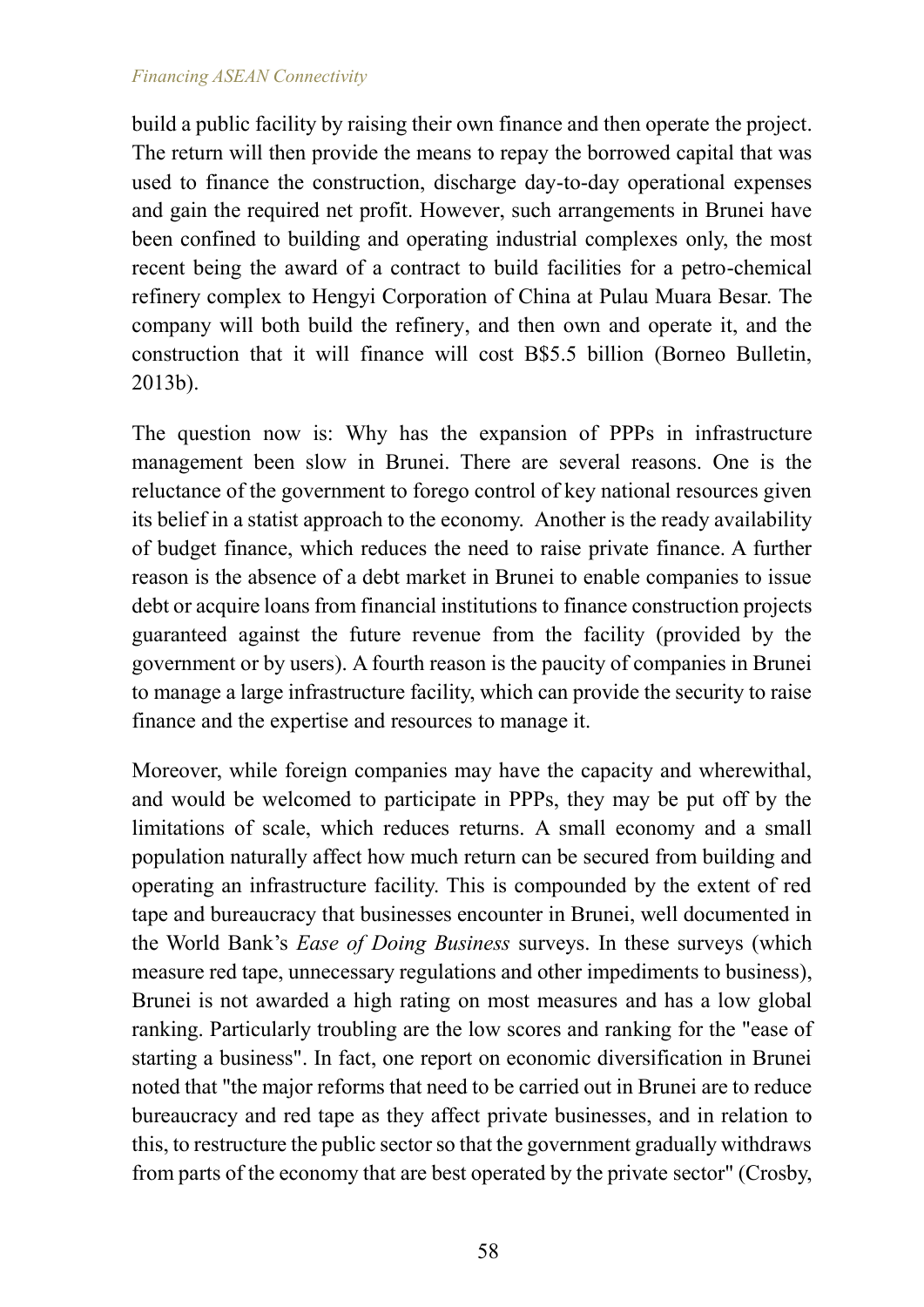2007). While foreign companies may be willing to tolerate red tape and intrusive bureaucracy if they are assured of a lucrative return on their investments within a large market, they may not be so if the returns are likely to be marginal in a small market (Crosby, 2007).

## **ASEAN Connectivity**

So far, examples of Brunei's cooperation with other ASEAN states on infrastructure development have been few and far between. Given the financial resources available in Brunei and its commitment to cooperation and increased ASEAN connectivity, there is no reason why it could not contribute to infrastructure development in other states of the region. Brunei can contribute the most by way of capital funding and equity injection by the Brunei government, the Brunei Investment Agency and infrastructure companies themselves, that would help to provide a stronger funding base for infrastructure companies in other states in the region. In addition, the infrastructure companies can provide consultancy and technical advice to other states, although Brunei's own managers and employees themselves need further training to enhance their own professional and technical skills. Moreover, in light of the educational resources in Brunei and its commitment to expanding tertiary and professional training institutions, there is scope for Brunei to become a training hub to equip infrastructure managers and specialists from other ASEAN states with the skills to manage infrastructure development.

# **Conclusions**

Funding the development and management of Brunei's infrastructure is not an issue given the sizeable budget allocations made possible by public revenues from the oil and gas sector. However, two key challenges remain.

One, the country still needs to involve the private sector more in managing and operating infrastructure facilities, and to move away from the present public sector monopoly through civil service departments, statutory authorities, and wholly government-owned companies. This will not be easy given the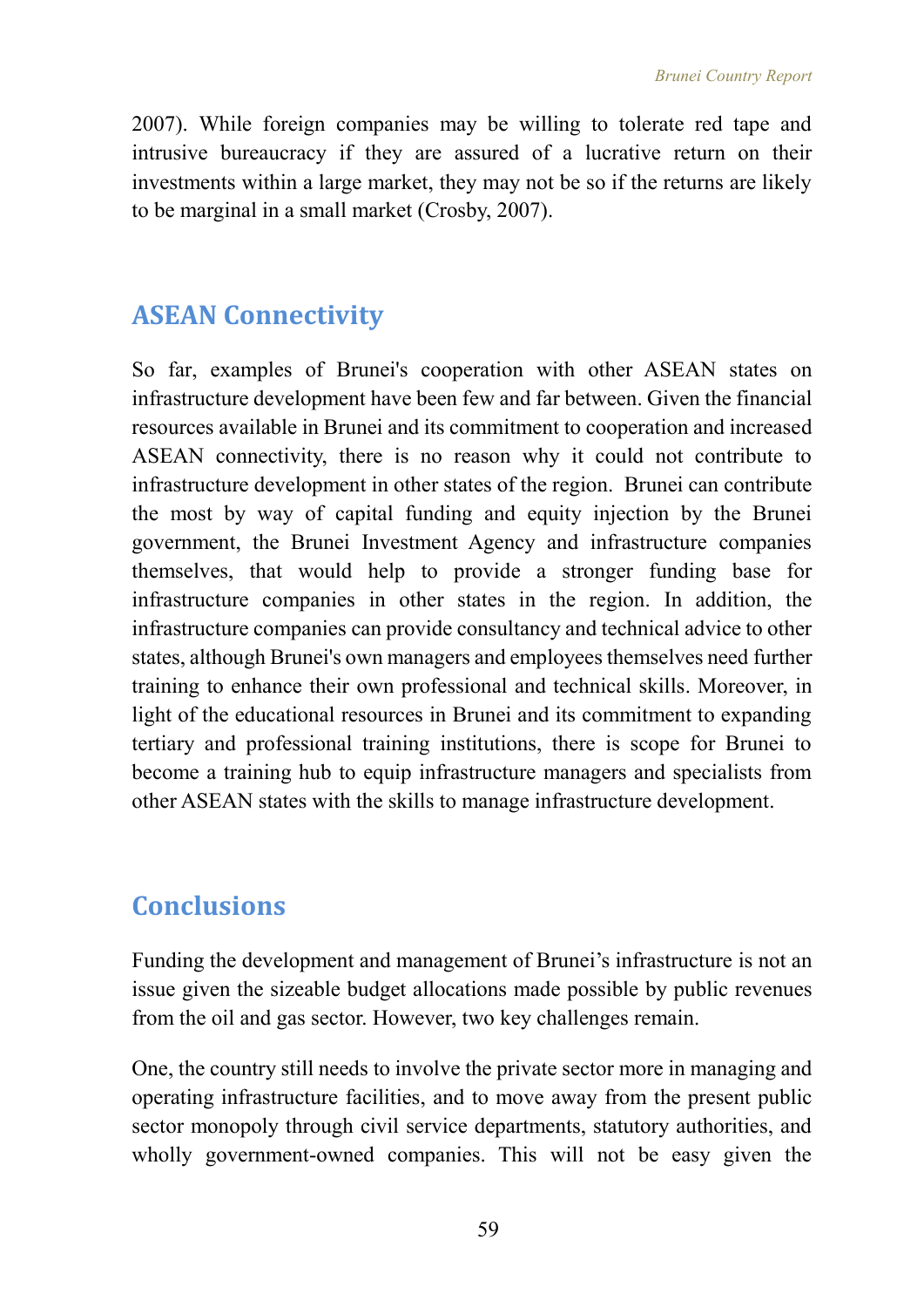impediments to private sector involvement mentioned above. The challenge here is to diversify the economy and to build a modern private sector and an independent and profitable corporate base (in addition to oil and gas)—an objective that has been much debated as well as supported for many years. Although limitations of scale remain, more progress can be made to attract both local and foreign investment by reducing intrusive bureaucracy and red tape, and creating for foreign investors more flexible requirements with respect to local partnerships.

Two, there is the need to increase technical and managerial skills across the board: within government agencies, consultancy firms, construction companies, and companies that could potentially be involved in managing infrastructure facilities. Currently, there is a shortfall of qualified engineers, technical specialists, and management professionals. The report on diversification as discussed by Crosby (2009) identified "the lack of citizens trained in…management, marketing, medicine, engineering and IT" as a major impediment to economic development and diversification. This is reflected too in the WEF's assessment of education and training in Brunei as contained in *The Global Competitiveness Report 2012-2013*. According to the WEF findings, only 17.2 percent of people who have reached the requisite age are enrolled in tertiary education (giving Brunei a global ranking of  $98<sup>th</sup>$  out of 144). On a range of 1 to 7, business people rated Brunei only at 3.5 in terms of the availability of research and training services, giving Brunei a global ranking of 109<sup>th</sup> out of 144 countries). The extent of staff training was scored at 4.1 only (ranking Brunei at  $52<sup>nd</sup>$  out of 144), while the assessment of the quality of management and business schools was rated at  $4.3$  (a ranking of  $58<sup>th</sup>$ ) (WEF, 2012).

If progress can be made in training engineers, technical specialists, management professionals, and accountants, this will enhance the capacity of government agencies, consultancy firms, and construction and other companies in developing and managing the infrastructure.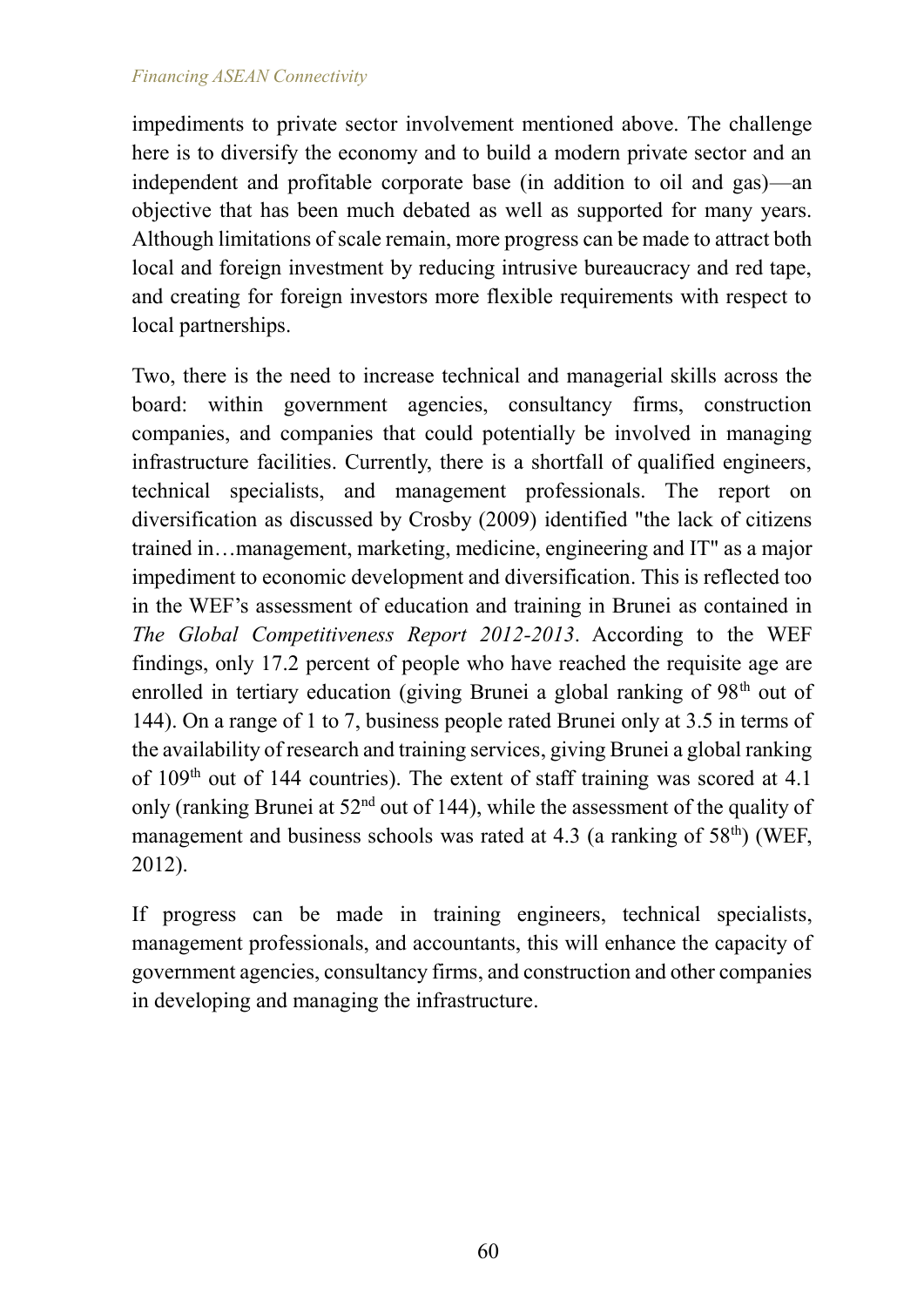## **References**

- Asian Development Bank [ADB] (2012), *The Key Indicators for Asia and the Pacific*, *2012*. Manila: ADB Press.
- Borneo Bulletin (2013a), 'Temburong Bridge Will Be a Reality by 2018', Brunei, 10 May 2013.
- Borneo Bulletin (2013b), 'Chinese Company Secures Approval to Build Pulau Muara Besar refinery', Brunei, 27 February 2013.
- Brunei Economic Development Board [BEDB] (2012a), *Modernization of the Brunei International Airport*. Available at: [http://www.bedb.com.bn/](http://www.bedb.com.bn/%20bisopdeliverinfrastructure.html)  [bisopdeliverinfrastructure.html](http://www.bedb.com.bn/%20bisopdeliverinfrastructure.html)
- Brunei Economic Development Board [BEDB] (2012b), *Construction of Telisai-Lumut Highway*. Available at: [http://www.bedb.com.bn/bisop\\_deliverinfrastructure.html](http://www.bedb.com.bn/bisop_deliverinfrastructure.html)
- Brunei Economic Development Board [BEDB] (2012c), *Newsroom*. Available at: [http://www.bedb.com.bn/news\\_readmore. php?id=289](http://www.bedb.com.bn/news_readmore.%20php?id=289)
- Brunei Methanol Company [BMC] (2013), *About Us: Company Profile*. Available at: [http://brunei-methanol.com/about\\_profile.htm.](http://brunei-methanol.com/about_profile.htm)
- Brunei Times (2011), 'Taking Part in the Development of Brunei's Energy Infrastructure', Brunei, 26 March 2011.
- Brunei Times (2012), 'More than 2/3 of 9th RKN Projects not Completed', 16 April 2012.
- Council for the Long-Term Development Plan (2007), Brunei Darussalam Long Term Development Plan: Wawasan Brunei 2035; Outline of Strategies and Policies for Development 2007-2017; National Development Plan 2007-2012. Brunei: Brunei Government.
- Crosby, M. (2007), *Economic Diversification*. Brunei: The Centre for Strategic and Policy Studies. P. 4.
- International Monetary Fund [IMF] (2012a), *Brunei Darussalam: Statistical Appendix Country Report,* No. 12/193. Washington, D.C.
- International Monetary Fund [IMF] (2012b), *IMF Executive Board Concludes 2012, Article IV Consultation with Brunei Darussalam*. Washington, D.C.: IMF.
- Jones, D.S. (2012), 'Reforming the Public Sector in Brunei: Progress and Challenges', in Pan Suk Kim (ed.), *Public Sector Reform in ASEAN Member Countries and South Korea*. Seoul: Daeyoung-Moonhwasa Publishing Co., pp.73-95.